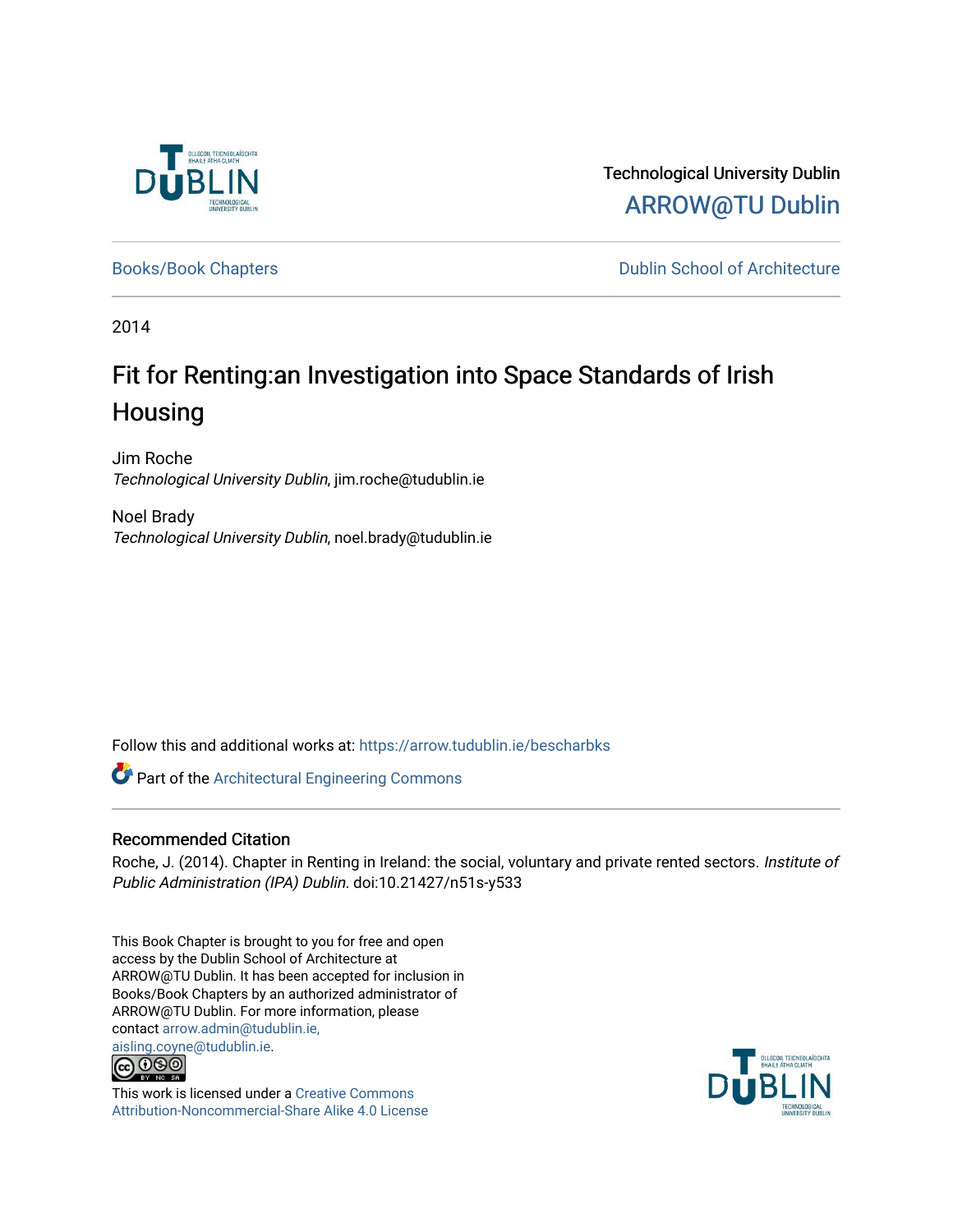**Fit for Renting**

*an investigation into space standards of Irish Housing*

**© Noel Brady and Jim Roche 2015**

**Published in** 

*Renting in Ireland: the social, voluntary and private rented sectors*

**©** *Institute of Public Administration (IPA) Dublin 2014*

**ISBN: 978**‐**1**‐**910393**‐**01**‐**7**

**Editor Dr. Lorcan Sirr**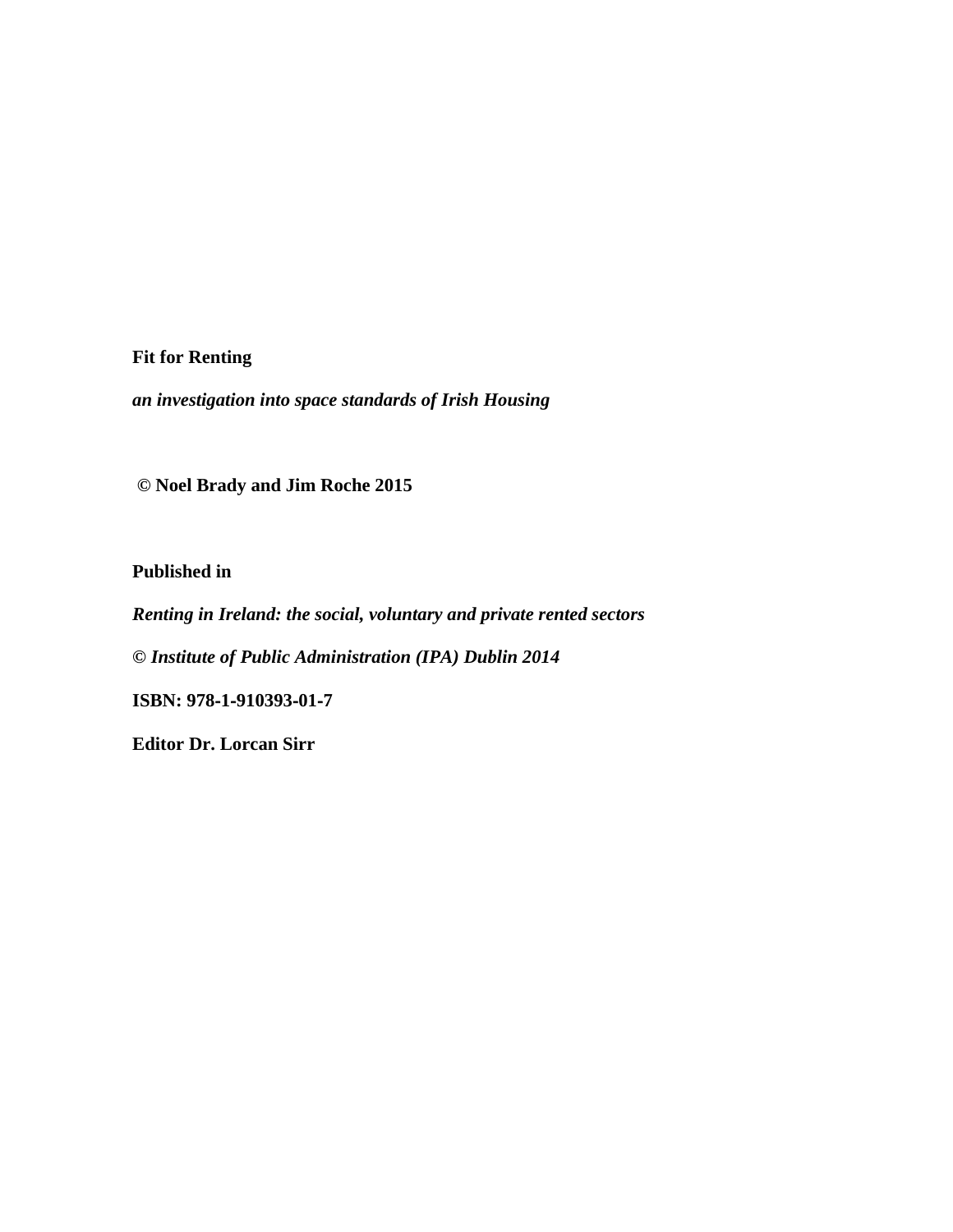## **The Urban Pattern**

Housing is the mainstay of the city forming the fabric the binds us to our place. Without housing's consistent character most cities would be a simple geometrical organisation. Since the earliest of urban settlements, through Hippodamus (498 – 408 BCE), King Charles II of Spain (*Laws of the Indies* - 1680) to the Royal Commission on Housing in Britain (1885), there has been a search for a set of codes that would establish an equitable means of distributing space amongst their citizens. However, not all citizens are, it seems, created equal as the use of such codes varies considerably from their stated aspirations to their enactment. Over time, the provision of housing has to the modern world become a reactive measure following periods of conflict, social turbulence or even disaster. By the interwar years many local administrators had established architectural and planning objectives based on the provision of suitable housing for citizen workers. In concert with the new industrial ideology, a 'New Objectivity' permeated much of European theoretical debate. For example, Article 155 of the Weimar Constitution (1919) sought to secure healthy housing to all German families, especially those with many children. This would give rise to the *Existenzminimum* (the Minimal Dwelling), documented as what would become known as the Frankfurt experiment in 1927 at CIAM II (Congress International Architectural Moderne). It was at this congress the Frankfurt Kitchen was debuted before the world, the forerunner to every kitchen design that followed, with its adherence to Taylorised thinking, industrialised processes and modular components.<sup>[1](#page-2-0)</sup>

#### **The Beginning of Standards**

<span id="page-2-0"></span> <sup>1</sup> For a more detailed explanation see Karel Teige's, *The Minimal Dwelling*, 1932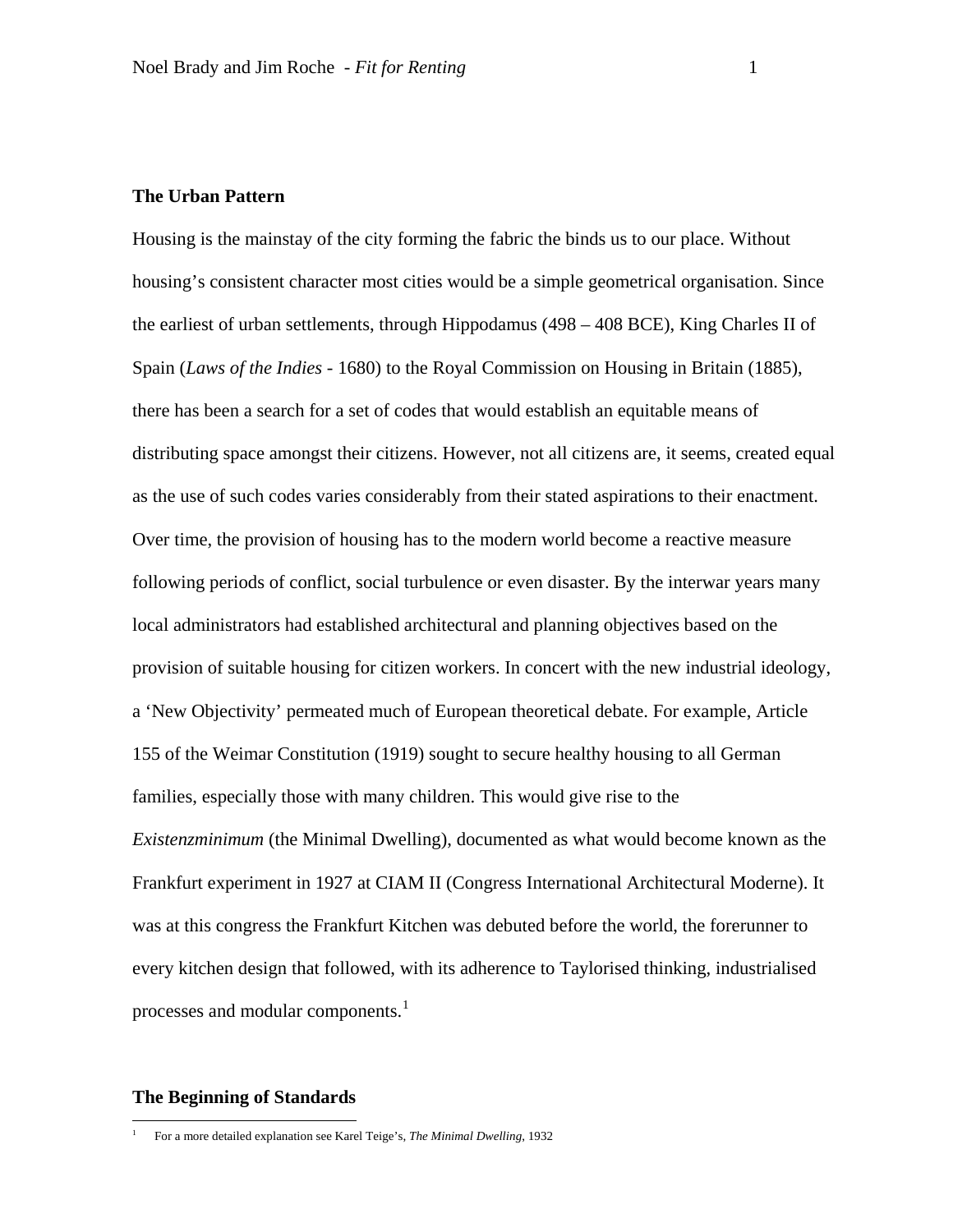In Britain the work of the Royal Commission in 1885 had some impact in improving conditions for housing workers (the poor were condemned to workhouses and slums) but defective accommodation still persisted. The conditions were so poor as to require the formation of the Tudor Walters Committee after the Great War. Their recommendations included state subsidised housing with standards and densities based on the Garden Cities, initiated by Ebenezer Howard. The resulting 1919 Housing Act, known as the *'Homes fit for Heroes'* programme, enacted the Tudor Walters recommendations, giving local authorities subsidies and the responsibility to develop council housing for rent to certain specified space standards. $<sup>2</sup>$  $<sup>2</sup>$  $<sup>2</sup>$  In Ireland, Legion Terrace in Longford and The Middle Third</sup> in Killester, Dublin are two such schemes (see also Lorcan Sirr; *an ideology of renting* ). The Tudor Walters standards would eventually find their way into local authority codes in Ireland. Though independent since 1922, much of Ireland's building standards are borrowed from UK codes. The markets however differ considerably as the UK housing market has a greater proportion of housing dedicated specifically to the rental market. Where housing has been purposefully designed for rental in Ireland it has been in the social arena. From the 1950's private housing, owned and operated by individual landlords augmenting their income or providing for their private pensions, became available for rent.

In more recent years units built in larger apartment schemes, designed for owneroccupation, or pure speculation, have in practice been rented. There has been little variation in either category (private or social) with most comprising either semi-detached houses or two and three bedroom apartments. To illustrate the difference between the Irish and UK situation the 1949 book '*Planning: The Architects' Handbook'* [3](#page-3-1) outlined

 <sup>2</sup> Article 155 of the Weimar Constitution also provides for special consideration for war veterans.

<span id="page-3-1"></span><span id="page-3-0"></span><sup>3</sup> Pierce, S. Cutbush, P. and Williams, A. (1949) *Planning: The Architects Handbook* Iliffe books Ltd.: London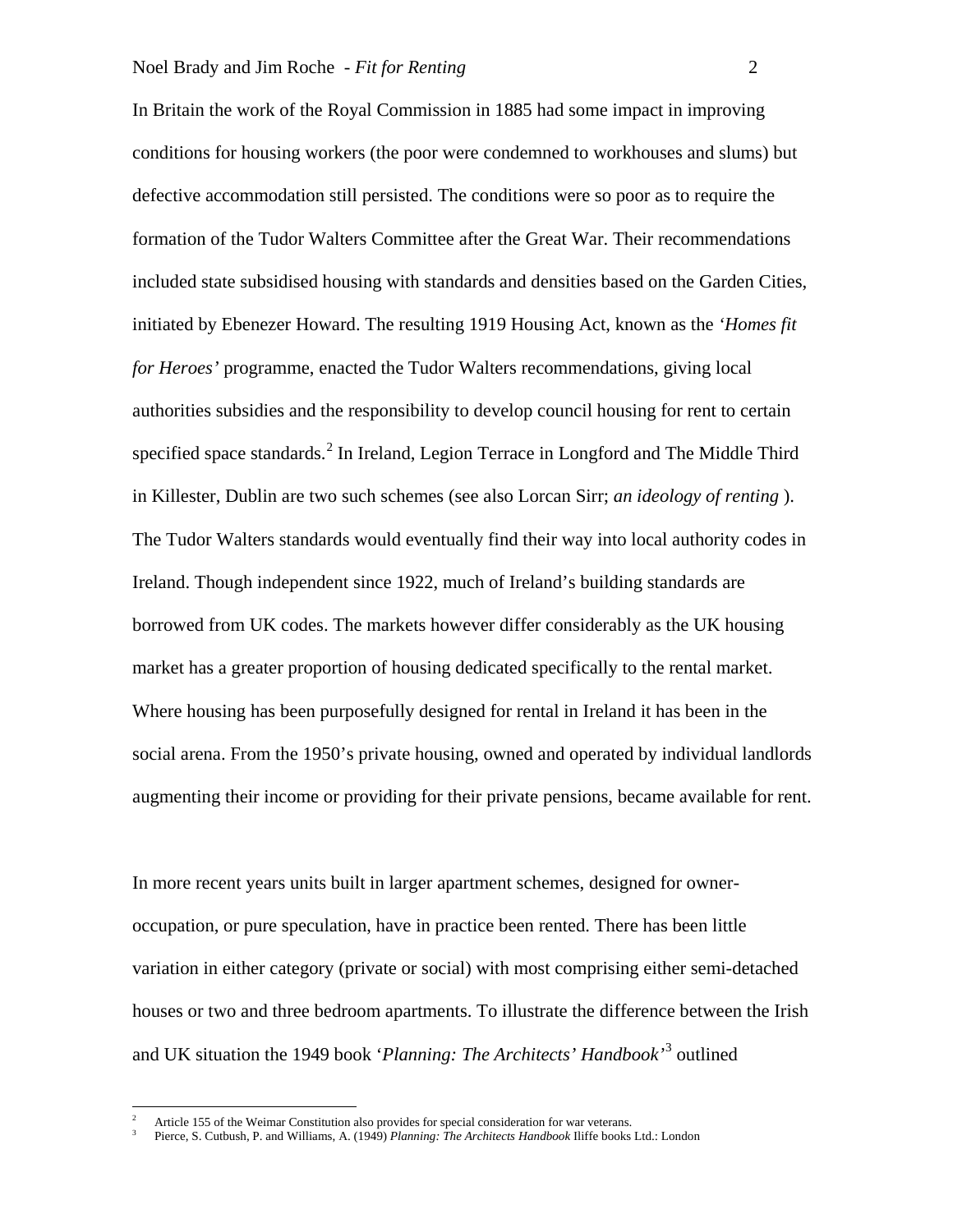performance criteria for three levels of rental accommodation: High, Medium and Low

Income Rentals outlining the recommended areas for each constituent.

|                                                             | <b>Living Room</b> | <b>Dining</b>          | <b>Kitchens</b>    | <b>Bedroom</b>     | <b>Bedroom</b>     |
|-------------------------------------------------------------|--------------------|------------------------|--------------------|--------------------|--------------------|
|                                                             |                    | <b>Room</b>            |                    | Small              | Large              |
| <b>High</b> (income)<br><b>Rentals</b>                      | $30.2$ sqm         | $25.1$ sqm             | $16.3$ sqm         | $11.1$ sqm         | $25.1$ sqm         |
| Medium<br>(income) Rentals                                  | $27.9$ sqm         | $20.9 \text{ sqm}$     | $13.9 \text{ sqm}$ | $10.2 \text{ sgm}$ | $20.4 \text{ sqm}$ |
| Low (income)<br><b>Rentals</b>                              | $14.9 \text{ sqm}$ | 16.7<br>$\text{sqm}^4$ | $8.4 \text{ sqm}$  | $6.5$ sqm          | $10.2 \text{ sqm}$ |
| Note: Data captured and translated into metric equivalents. |                    |                        |                    |                    |                    |

**Table 1: Space standards from** *The Architects' Handbook*

<span id="page-4-0"></span> <sup>4</sup> Kitchen / Living Room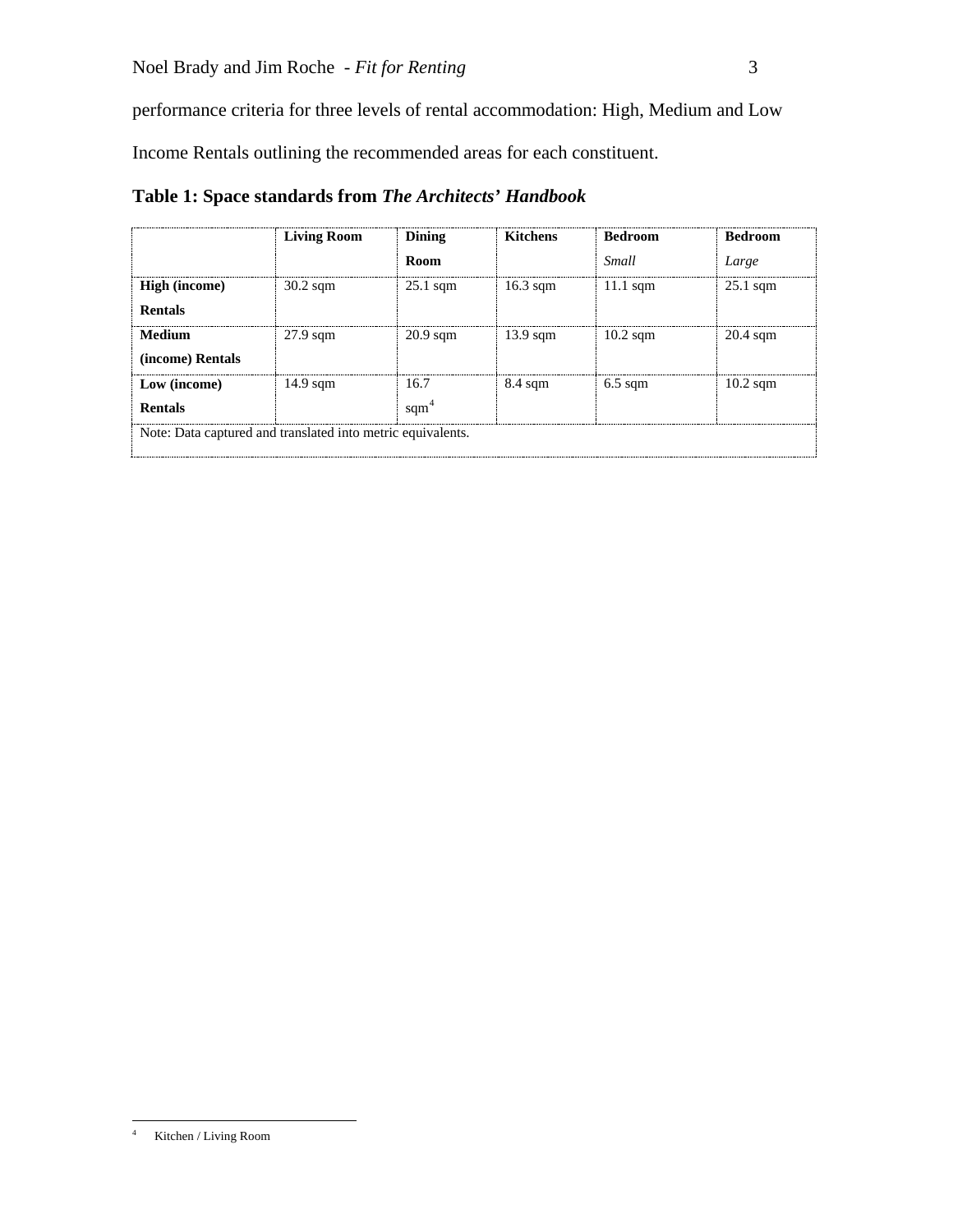#### **Low Expectations**

In 1944 the UK published the first 'Housing Manual', which was amended in 1949. The postwar period was significant in the development of our contemporary standards. The population expansion that followed hostilities coupled with major rebuilding programmes necessitated new visions of urban dwelling. The optimism of the era also fuelled speculation and experimentation in housing that until then was merely theoretical. Housing became the symbol and representation of a new outwardly relaxed society. Newly forged industrial techniques in construction fulfilled part of this promise even if the space standards were slow to accommodate this new society. In America the house building boom that laid the foundation for the modern suburb was itself founded upon cheap federal loans for returning GI soldiers. This was in contrast to the mass housing response to urban slums epitomised by the failure of the Pruitt Igoe housing development (19[5](#page-5-0)4–1976) in St. Louis, Missouri.<sup>5</sup> It was in the midst of these very public failures that the Parker Morris Committee drew up its 1961 report on housing space standards in *'Homes for Today and Tomorrow'.* This influential report became the base standard against which much public and private housing was measured. Even though the standards represented a major step forward especially for public (social) housing, they were not overly generous.

A closer examination of the guidelines in the Architects' Handbook illustrates the nearness to the earlier guide and also the economy of means.

<span id="page-5-0"></span> <sup>5</sup> Completed in 1954 Pruitt Igoe became the ignominious poster boy for the failure of modern housing. It was demolished between 1972 and 1976.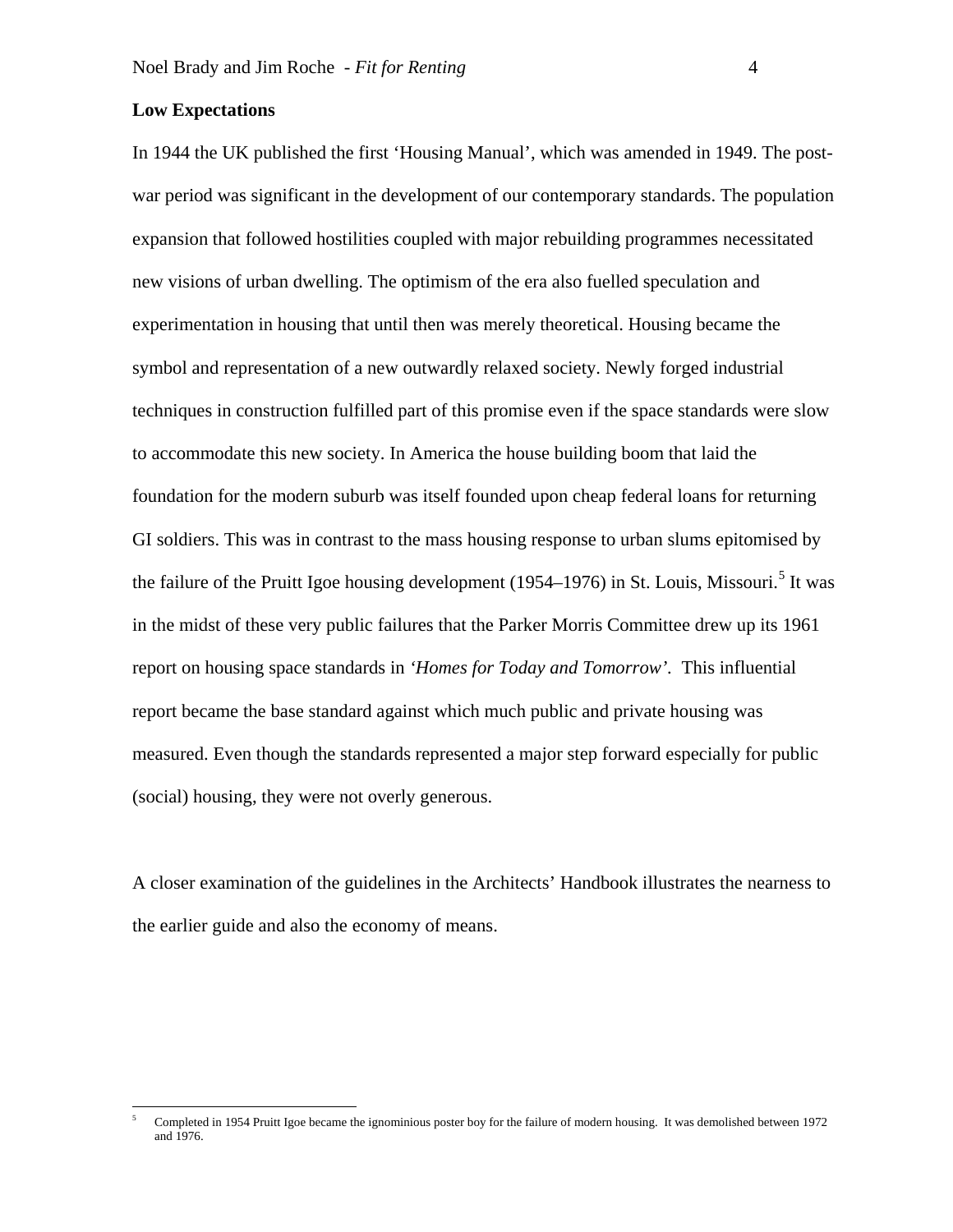*Homes for Today and Tomorrow*

| Year | <b>Source</b>                                           | 1 Bed Apt.           | 2 Bed Apt.                      | 2 Bed Apt.                       | 3 Bed Apt.                       |
|------|---------------------------------------------------------|----------------------|---------------------------------|----------------------------------|----------------------------------|
|      |                                                         | 2 Person             | 3 Person                        | 4 Person<br>$(1 \text{ storey})$ | 5 Person<br>$(1 \text{ storey})$ |
| 1949 | The Architects' Handbook<br>Homes for rent - Low Rental | $46.5 \text{ sqm}^6$ | $\approx 56.7$ sqm <sup>2</sup> |                                  |                                  |
| 1961 | <b>Parker Morris</b>                                    | $45.5 \text{ sqm}^8$ | $\approx$ 57.8 sqm              | 71.1 sam                         | 80.7 sqm                         |

## **Table 2: A comparison of The Architects' Handbook and Parker Morris Standards.**

If setting benchmarks is about more than ambition, it requires commitment and regulation to assure delivery, which unfortunately is often lacking, even in Britain as the *Guardian* newspaper highlighted in a review of a history of British housing exhibition at the Royal Institute of Architects in Britain (RIBA) in 2002 which identified that the average new home 'falls short of even the minimum standard of size'.<sup>[9](#page-6-3)</sup> In addition a report by HATC Limited for the Greater London Authority published in August 2006 claimed that Parker Morris standards were 'a benchmark that neither the public nor private sectors seek to achieve.' $10$  As the report noted:

> Space standards in the UK are below the European average; indeed UK standards appear to be near the bottom of the range. There is also some evidence that the differences between space standards in public and private provision are greater in the UK than elsewhere in Europe…(HATC, 2006)

 <sup>6</sup> Planning, The Architects Handbook Low Rentals extrapolated from 1 bed Low Rental not including circulation

<span id="page-6-1"></span><span id="page-6-0"></span><sup>7</sup> Planning, The Architects Handbook Low Rentals extrapolated from 2 bed Low Rental not including circulation

<span id="page-6-2"></span>Including circulation

<span id="page-6-4"></span><span id="page-6-3"></span><sup>&</sup>lt;sup>9</sup> <http://www.theguardian.com/lifeandstyle/house-and-homes-blog/2012/feb/22/history-british-housing><br><sup>10</sup> HATC Ltd. (2006) *Hausing Space Standards*, Bonost for the Creater Landar, Authority

HATC Ltd, (2006) *Housing Space Standards*, Report for the Greater London Authority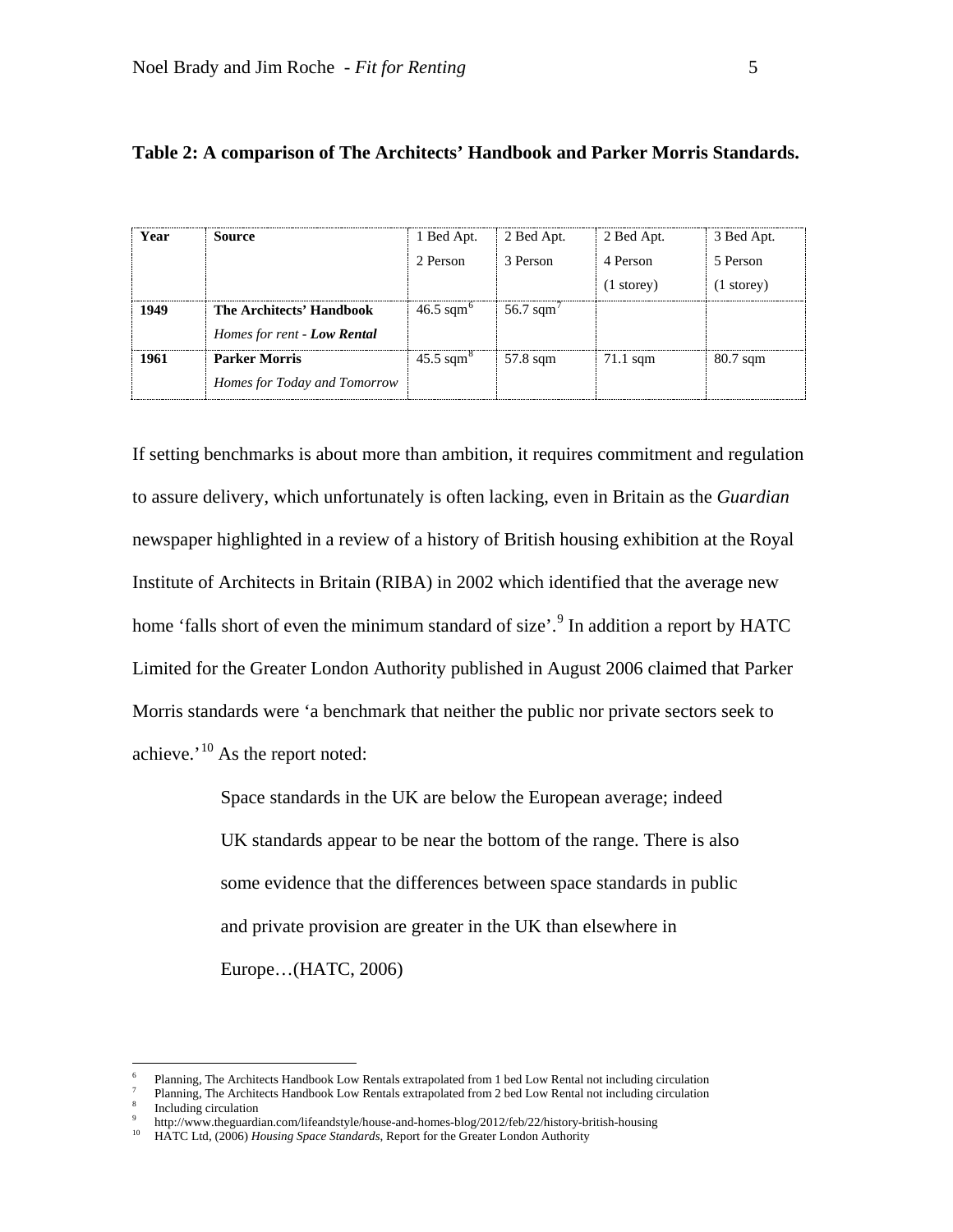There is ongoing debate about the application of space standards in Britain. For example, a recently published, government-endorsed set of guidelines strongly advocates flexibility in the application of minimum standards in the private rental sector, noting that 'the good practice principle should be to design to ergonomic and functional space standards of activities but not necessarily minimum dwelling areas', as 'specifying the minimum total dwelling size undermines creativity, ignores local distinctiveness, density and tenure.' This argument for the 'build to rent' challenges us to consider space standards within a wider contextual framework of for example, location, scale, the exterior, the public and private interior, management and maintenance, servicing etc.<sup>[11](#page-7-0)</sup>

An interesting study by Alessandro Rigolon, entitled *European Housing Standards* that compared and contrasted statutory building regulations of space and environmental standards in housing in four different European countries, noted that:

> Minimum standards, when present, vary to a large extent from one country to another. For example, in Italy, the minimum area for a room defined as habitable is 9 square metres; in France, it drops to 7 square metres (and until 2006 it was 6 square metres), while in the Netherlands it goes as low as 5 square metres. There are no minimum standards in England and Wales, and as a result functional space is dictated by market trends. Guidelines exist at local levels, however, and are based on the analysis of current trends. $^{12}$  $^{12}$  $^{12}$

<span id="page-7-1"></span><span id="page-7-0"></span><sup>&</sup>lt;sup>11</sup> Urban Land Institute UK Residential Council (2014) *Build to Rent: a best practice guide*, inside rear cover, p. 52<br><sup>12</sup> Pischer A. (2013) *Expression Hamilto Standards* Published guitar in mum accelerity this time a

<sup>12</sup> Rigolon, A, (2013) *European Housing Standards*. Published online in www.academia.edu. This study compared and contrasted statutory building regulations of space and environmental standards in housing in four different European countries.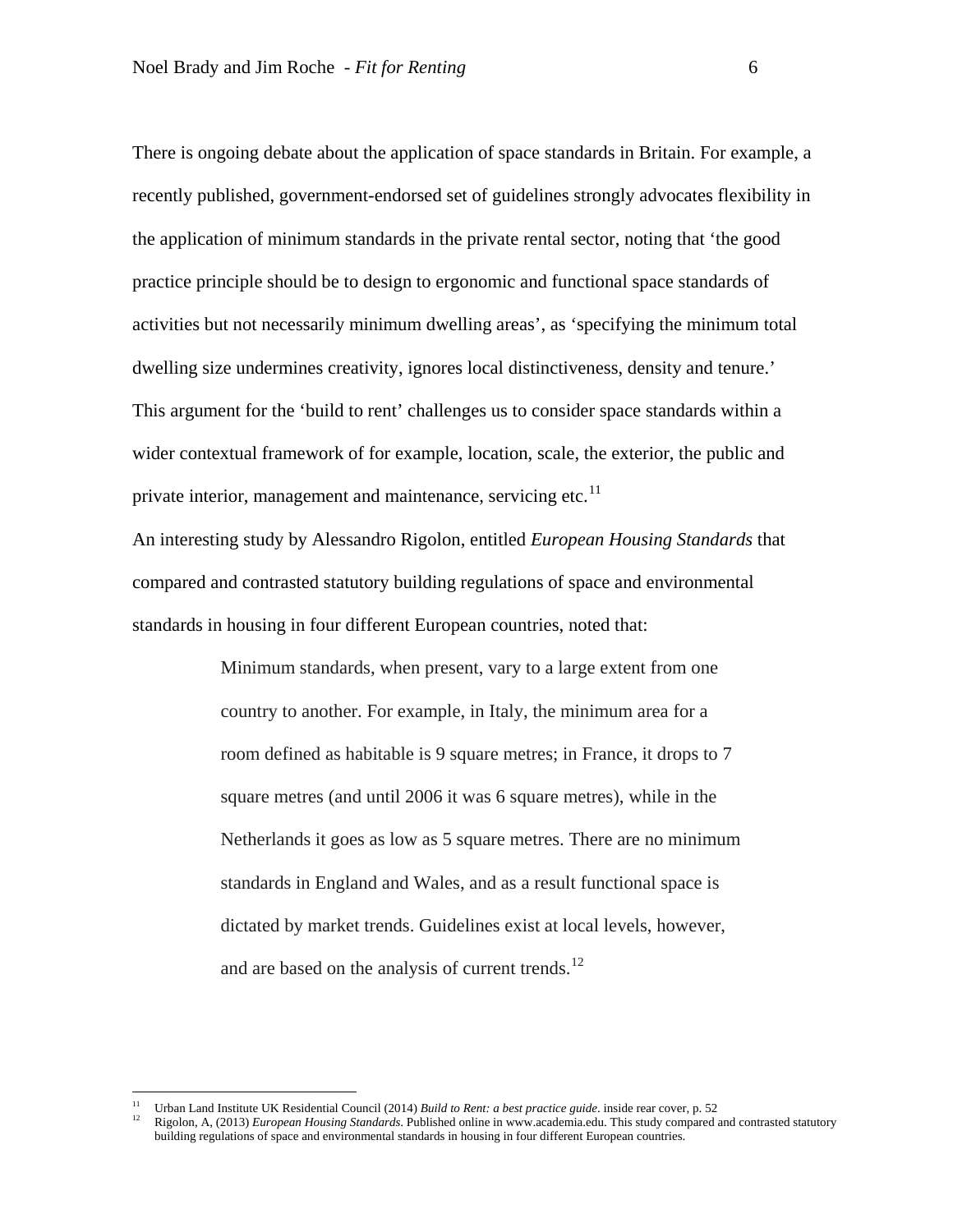The under-performance of housing stock is not of equal concern to all elements of the housing industry. In 2007 the Home Builders Federation (UK) were critical of the reemergence of mandatory space standards being mooted by English Partnerships, concerned that it might hinder the process of delivering homes. *'English Partnerships, which owns 7,500ha of land, builds 10,000 homes a year…said it wanted to eliminate the trend for so-called microflats by introducing standards 10% more generous than those of*  Parker Morris<sup>'[13](#page-8-0)</sup>. For a standard to be effective it must be enforceable. When there are powerful private concerns or weak urban authorities, less than standard will be the norm and when the norm is the minimum the potential for disasters like Pruitt Igoe will be greater.

# **Ireland**

Since the foundation of the state the favoured option has been to adopt and translate those space standards available in the UK. The lack of a national design standard for housing at least until 1995 meant it was the responsibility of local authorities to maintain and protect the inhabitant through their development plans. Outside of the major cities, local authorities have been slow to enshrine this protection in their plans for development. Dublin Corporation (now Dublin City Council) maintained the British system of building bye-laws and was one of the first Local Authorities to attempt a base line for housing. Data gathered from their development plans shows how the problem of housing standards has been approached at least in one city.

<span id="page-8-0"></span><sup>13</sup> *Building Design Magazine*, Online Edition 02 November 2007, http://www.bdonline.co.uk/news/agency-brings-back-spacestandards/3098967.article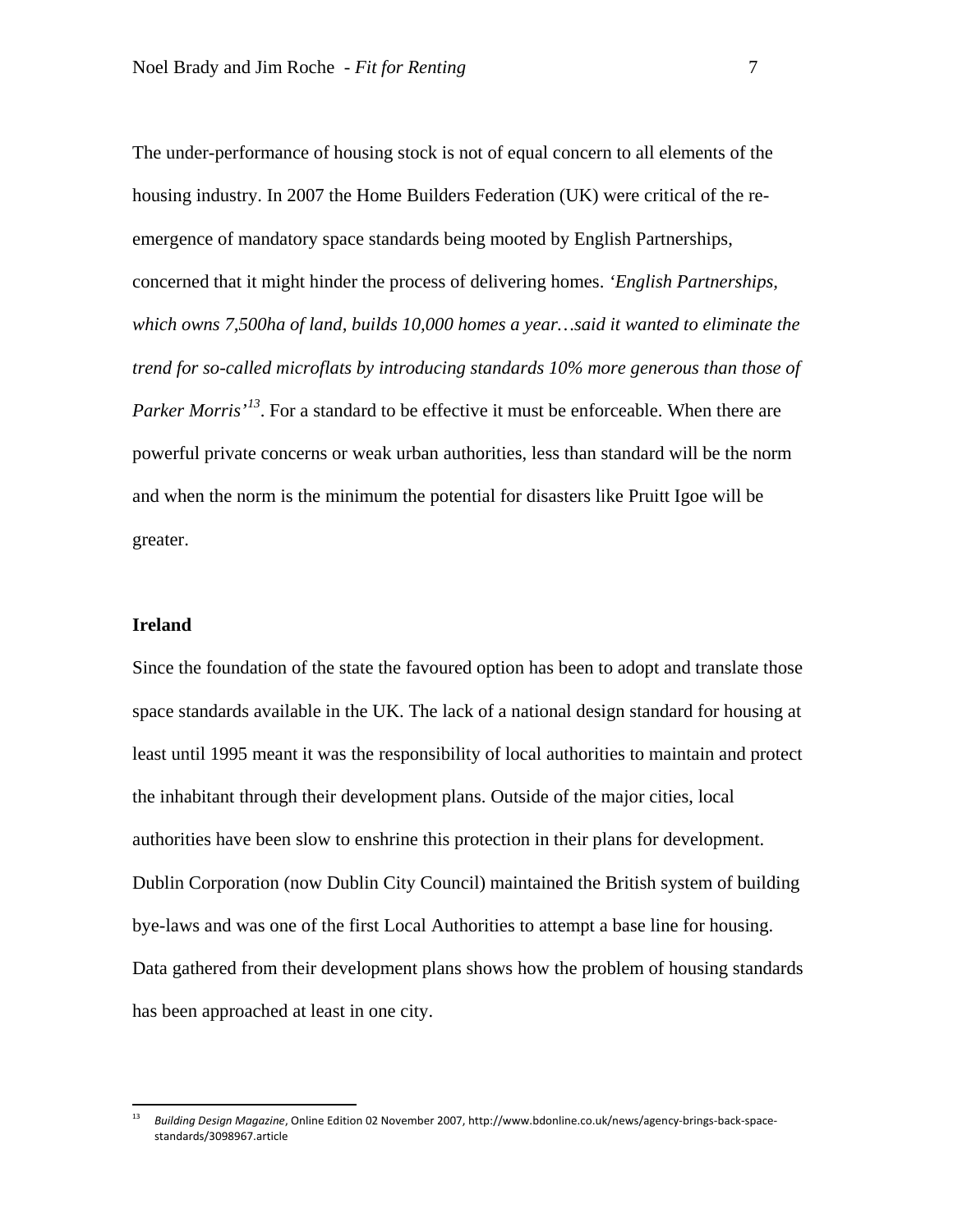| Table 3 – Comparative Dublin City local authority space standards, data compiled |  |
|----------------------------------------------------------------------------------|--|
|----------------------------------------------------------------------------------|--|

## **by authors**

| Year | <b>Source</b>                           | 1 Bed Apt. | 2 Bed Apt. | 3 Bed Apt.   |
|------|-----------------------------------------|------------|------------|--------------|
|      |                                         | 2 Person   | 3 Person   | 5 Person     |
|      |                                         |            |            | $(1$ storey) |
| 1961 | <b>Parker Morris</b>                    | 45.5 sqm   | $57.8$ sqm | $80.7$ sqm   |
|      | Homes for Today and                     |            |            |              |
|      | Tomorrow <sup>14</sup>                  |            |            |              |
| 1981 | <b>Section 23 Tax Incentive</b>         |            |            |              |
|      | Introduced for tax incentive            |            |            |              |
|      | areas                                   |            |            |              |
| 1987 | <b>Development Plan</b>                 | 32.3 sqm   | 37.3 sqm   |              |
|      | Dublin City Council <sup>16</sup>       |            |            |              |
| 1991 | <b>Development Plan</b>                 | 32.3 sqm   | 43.8 sqm   |              |
|      | Dublin City Council <sup>17</sup>       |            |            |              |
| 1995 | Department of                           | 38.0 sqm   | 55.0 sqm   | 70.0 sqm     |
|      | <b>Environment 1995</b>                 |            |            |              |
|      | Guidelines on residential               |            |            |              |
|      | development in urban                    |            |            |              |
|      | renewal designated tax                  |            |            |              |
|      | incentive areas                         |            |            |              |
| 1999 | <b>Development Plan</b>                 | 38.0 sqm   | 55.0 sqm   | 70.0 sqm     |
|      | <b>Dublin City Council<sup>18</sup></b> |            |            |              |
|      |                                         |            |            |              |
| 2005 | <b>Development Plan</b>                 | 45.0 sqm   | 65.0 sqm   | 80.0 sqm     |
|      | <b>Dublin City Council</b>              |            |            |              |
| 2007 | Department of                           | 45.0 sqm   | 73.0 sqm   | 90.0 sqm     |
|      | <b>Environment Sustainable</b>          |            |            |              |
|      | <b>Urban Housing</b>                    |            |            |              |
| 2011 | <b>Development Plan</b>                 | 55.0 sqm   | $80.0$ sqm | $100.0$ sqm  |
|      | <b>Dublin City Council</b>              |            | (to 90 qm) |              |

<span id="page-9-1"></span><span id="page-9-0"></span><sup>&</sup>lt;sup>14</sup> The metric areas are extrapolated from the original Parker Morris imperial area measurements.<br><sup>15</sup> "In general section 23 relief is a tax relief that applies to rented residential property in a tax inc

<sup>&</sup>quot;In general, section 23 relief is a tax relief that applies to rented residential property in a tax incentive area. It is available to a person who has incurred expenditure on the purchase, construction, conversion or refurbishment of a qualifying property and who lets that property, having complied with certain conditions. The meaning of the terms construction, conversion and refurbishment is set out in Appendix 1. Relief for expenditure incurred can be set against the rent received from that property and other Irish rental income so that the amount of a person's taxable income is reduced. The term 'property' as used in this document refers to rented dwellings such as houses or apartments." A Guide to Section 23 Relief Office of the Revenue Commissioners Direct Taxes Income & Capital Taxes Division January 2008 (Revised June 2010) P4.

<span id="page-9-2"></span><sup>&</sup>lt;sup>16</sup> This does not include for circulation and the kitchen space standard is as low as 2.8 sqm.

<span id="page-9-4"></span><span id="page-9-3"></span><sup>&</sup>lt;sup>17</sup> This does not include for circulation and the kitchen space standard is as low as 2.8 sqm.<br><sup>18</sup> Standards appropriated from the DOE 1995 Guidelines on residential development in urb

<sup>18</sup> Standards appropriated from the DOE 1995 Guidelines on residential development in urban renewal designated tax incentive areas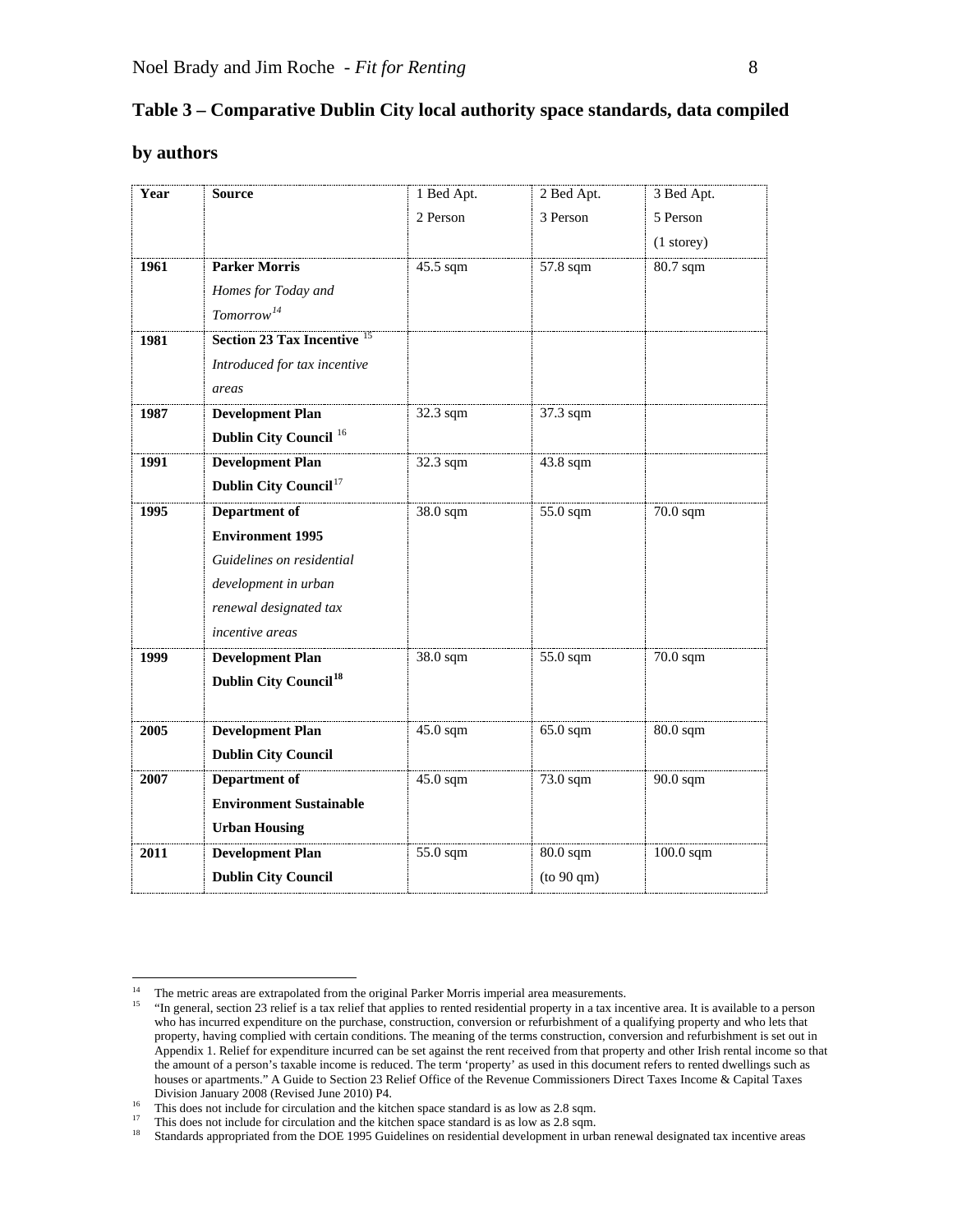The chronological roll out since Parker Morris in 1961 has not been notable for its dramatic improvement in basic housing standards whether for purchase or renting. Table 3, above, extrapolates the individual space standards identified in successive development plans into apartment measurements. Apartments have been used for comparative purposes to illustrate the problem. Apartments have also been the main focus of private rental accommodation in recent years. From 1987 to 1991 performance criteria was confined to major rooms only so some interpretation has been introduced using later bedroom performance standards. The 1995 Department of the Environment (DOE) guidelines on residential development in urban renewal designated tax incentive areas was the stick to balance the carrot of major tax incentives. It should be noted that these were instigated fourteen years after the urban renewal incentives had already delivered severely underperforming units in certain developments. The only reference to space standards in Section 23 was that qualifying unit(s) should be no less than 38 sqm and no larger than 125 sqm, or 55 sqm and 160 sqm in the case of student accommodation; this is hardly a foundation to build a new sustainable urban environment. Instead, like water, the market found a low level, the minimum required to either meet the finance act (where relevant) or the local authority requirements.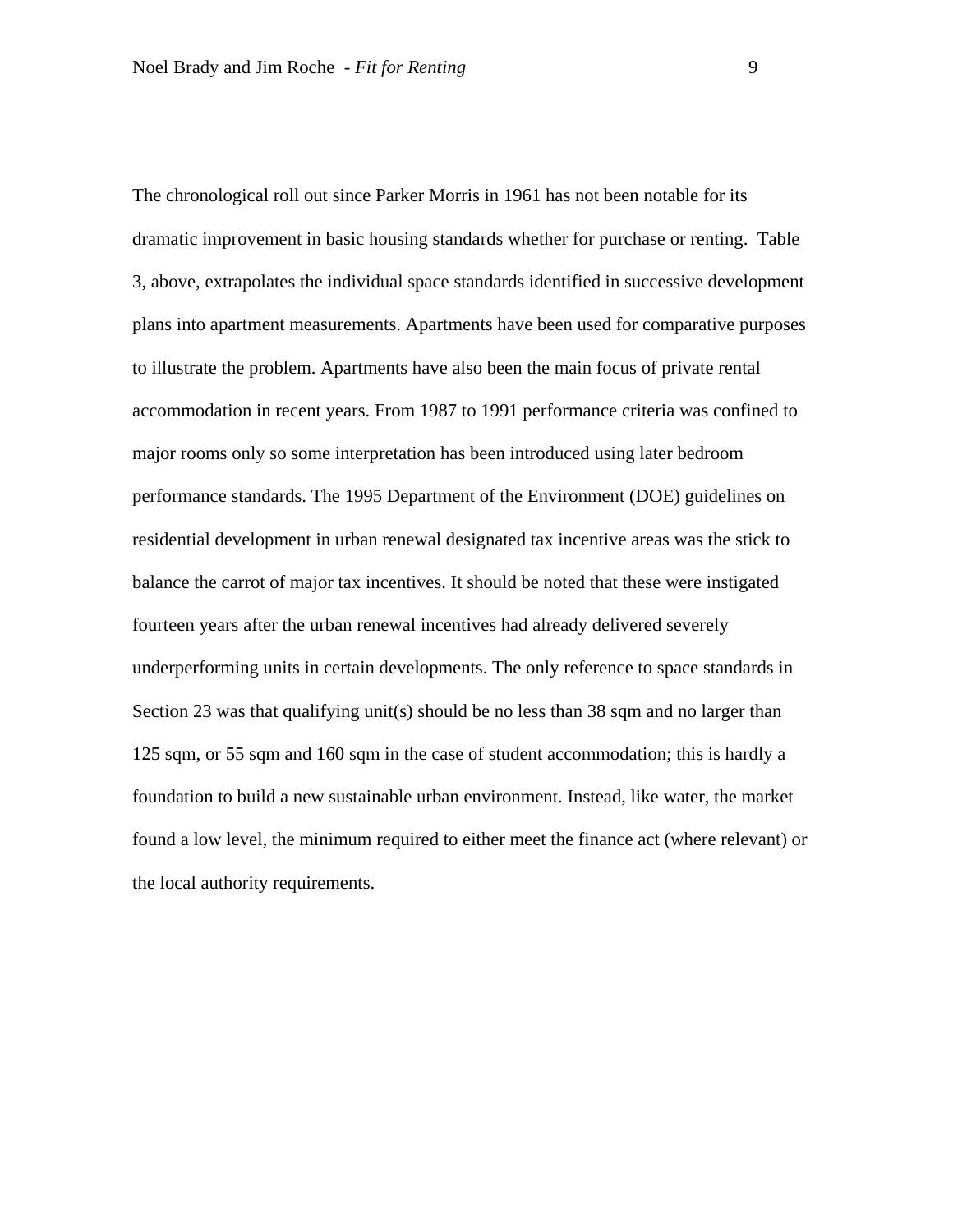Even as the minimum became the maximum, early urban projects also suffered from inadequate social spaces and over-densification while lacking in mixed tenancies. Dublin City Council embedded these new codes in their development plans of 1999 and in 2005 to upgrade standards which had barely kept pace with those set down a half a century earlier. The publication of the DOE's *Sustainable Urban Housing Code* in 2007 saw the first major review that brought the code above the Parker Morris datum even if the onebedroom apartment fell a little short. The 2008 Housing (Standards for Rented Houses) Regulations makes no statement regarding space standards as it is more concerned with sanitary provision, ventilation, fire safety, food preparation and the like. These regulations were designed to ensure that landlords provide for the *'Existenzminimum'.* Dublin City's 2011 *Development Plan* has made a significant step forward towards a more sustainable product. Quantitative standards apart the most recent plans have also stressed the importance of qualitative standards about which, more later.

When we look to the history of modern housing in Ireland one project stands out for the scope of its vision and the breadth of its perceived failure. However not everything is as simple as it seems. The Ballymun development of 1966–1969 pushed the agenda of apartments for rent further than any project before or even one might argue since. Now almost fully demolished, it was originally designed and erected in a reactive move to address the then Dublin City housing crisis. In a novel (for the period) public-private partnership between a consortium of professionals and contractors for the newly formed Government body, the National Building Agency, the scheme was constructed between 1966 and 1970. The towers had one-bedroom units of 43 sqm, two-bedroom units of 67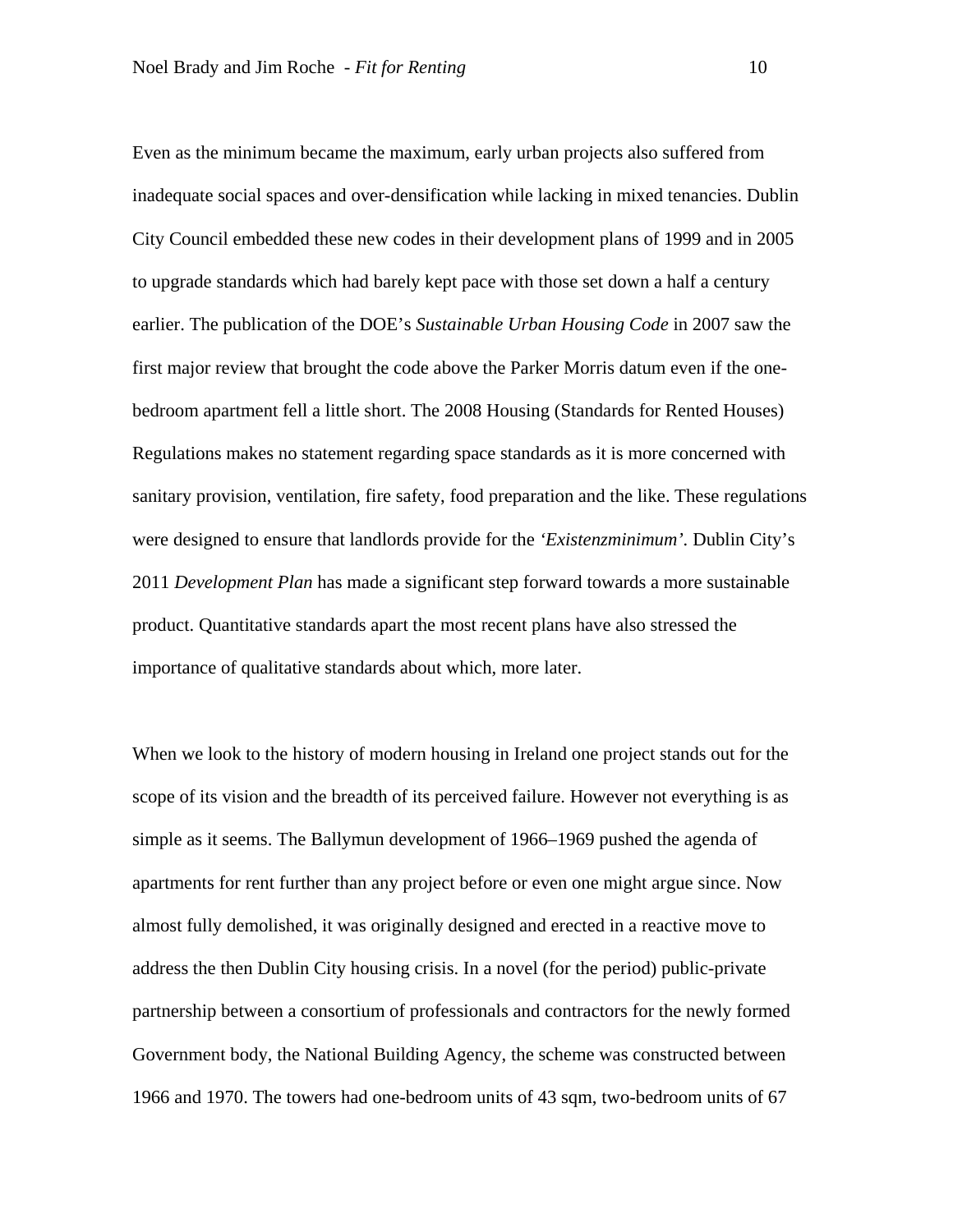sqm and three-bedroom units of 73 sqm, while the two-storey terraced three-bedroom houses measured a generous 133 square metres, which is well above the Parker Morris standard of 80.7 sqm for a five-person apartment. In addition the apartments had generous balconies, which were rare at the time. The failure of management and lack of maintenance that ensured Pruitt Igoe's demise could equally be targeted at Ballymun (though the failure to complete the whole of its programme should also be considered instrumental). Though the codes that guide a project's development are central, there are myriad other factors necessary to bring about successful housing. We have chosen to at least focus on this ingredient in advocating for a more rigorous quantitative and qualitative approach to provide us with the tools for a living city capable of being meaningfully inhabited, wherever one lives.

#### **The Built Pattern**

This quantitative and qualitative effort has been promoted in part by the Royal Institute of Architects in Ireland (RIAI) which sought submissions on housing practice and published these as *The New Housing* (2002) and *The New Housing 2* (2009). These publications provide an interesting lens through which to examine the state of housing design leading up to the recent economic crash. The two main categories that are easily identifiable are private housing for sale (or for rent) and public (social) housing (for rent). Within the private domain there appears to be little distinction between those for sale or rent. This alone confirms the observations above regarding the lack of variety in the market. A further analysis indicates that social housing seems to attract better space standards or at least have a more enlightened view in the application of these standards.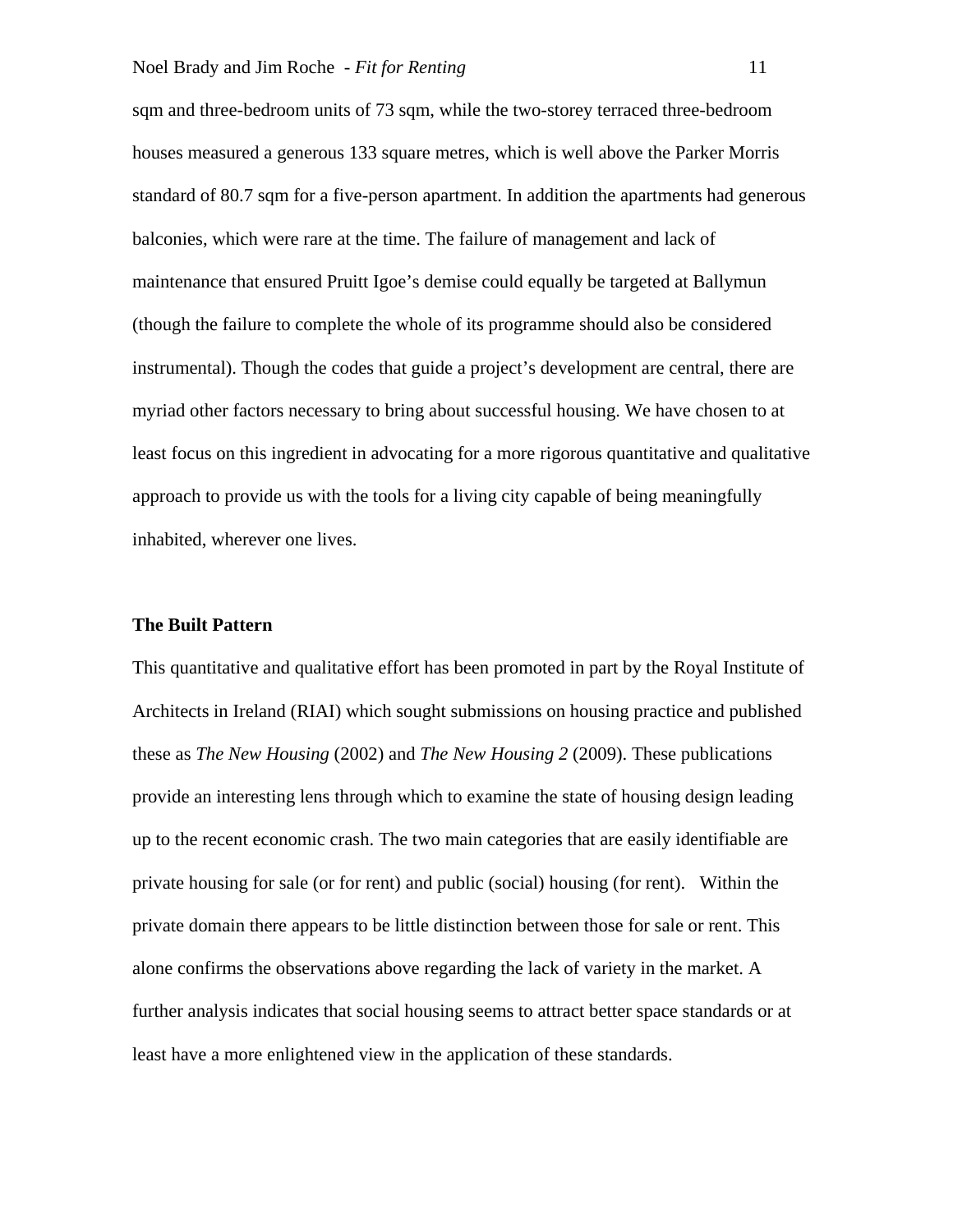## **Performance**

Parker Morris and newer housing standards addressed more issues than merely the minimum floor areas of dwellings. In fact the '*Homes for Today and Tomorrow'* programme, now over 50 years old, referred to aspect, storage and outdoor amenity space, family life cycle and many other issues pertinent to comfort within the home, thus recognising that a wide range of factors determines the quality of the internal environment of apartments. From the material available in both publications there appears to be reluctance among Irish housing providers to seriously address minimum space standards for purchase and especially renting. Schemes are portrayed with drawings and pictures along with a useful chart identifying height, housing mix, capacity, site area, density, floor area, bed spaces, site coverage, open space, car spaces and context. For the first time in *The New Housing* a comprehensive snapshot of the state of housing design was captured and documented in quite some detail designed to *'demonstrate that higher densities can mean better designed accommodation internally, as well as improved quality in the external environment of cities and towns'.* [19](#page-13-0) It is with regret that, as comprehensive as these publications are, that a more detailed analysis or comparison of the individual parts of the pattern was not carried out. An analysis of the internal environment of the schemes such as internal space standards, aspect (dual versus single), number and size of balconies and storage facilities would have yielded important data and a more accurate analysis of performance. Due to the small scale of the drawings and lack of specific detail in some it is not possible to carry out a detailed analysis of this kind in this paper. However it is still possible to extract sufficient material, on apartment typologies, especially aspect, the position of kitchens/bathrooms and the provision of storage and circulation systems. These

<span id="page-13-0"></span> <sup>19</sup> Toal O' Muire President RIAI, in *The New Housing* (2002) RIAI, p 9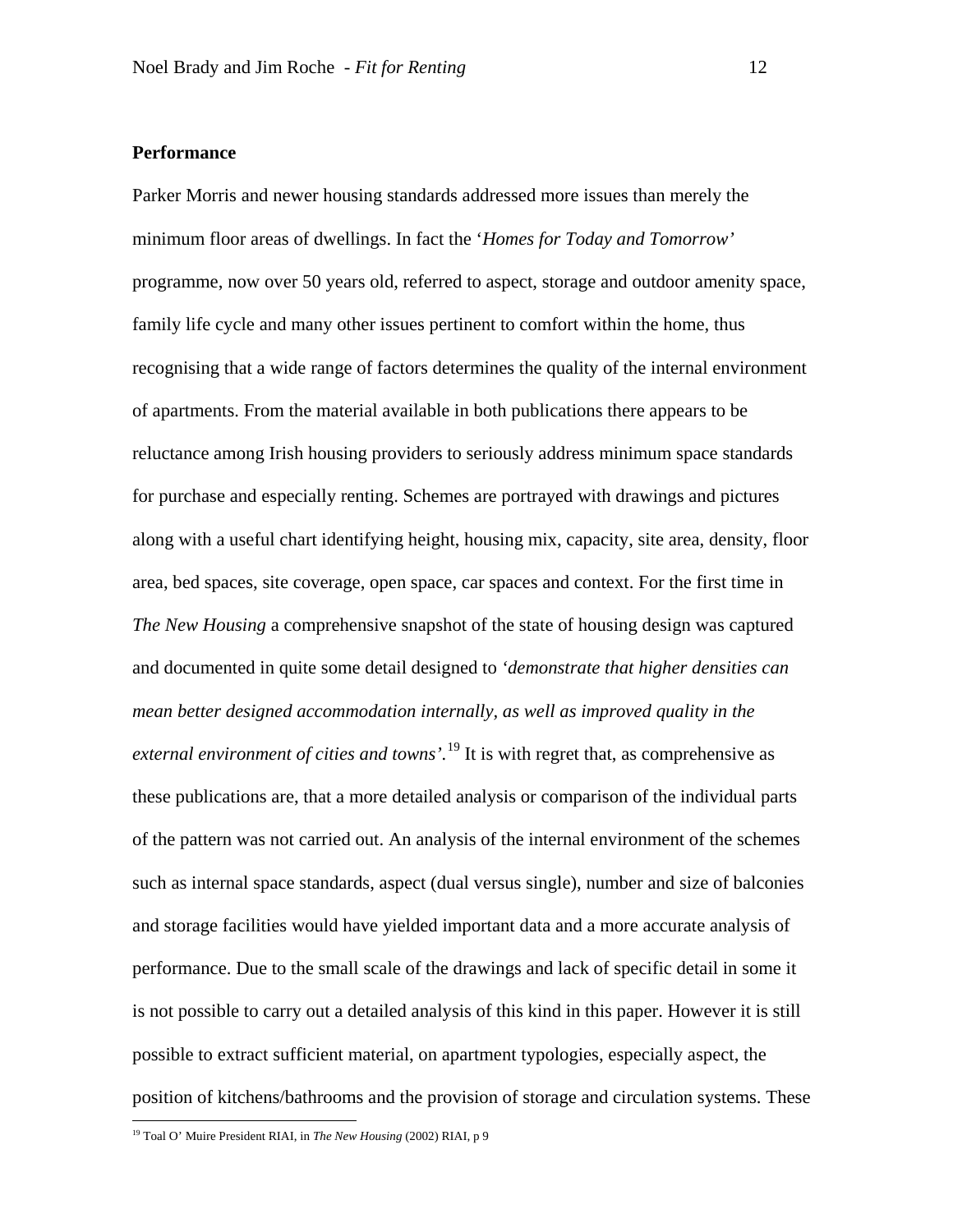are the essential elements that more often than not determine the real quality of the internal environment. For the purposes of this exercise eleven sample schemes were chosen to make comparisons. Due to published limitations information has been interpreted and extrapolated from both the written data and whatever drawings were provided.

**Table 4** – Comparison of space standards across 11 developments, 1996-2010,

| comparative data compiled by authors |  |  |
|--------------------------------------|--|--|
|                                      |  |  |

|                           | 1                                                 | 2                                                   | 3                                         | 4                                                | 5                                            | 6                                                        | 7                                           | 8                          | 9                                             | 10                                  | 11                                     |
|---------------------------|---------------------------------------------------|-----------------------------------------------------|-------------------------------------------|--------------------------------------------------|----------------------------------------------|----------------------------------------------------------|---------------------------------------------|----------------------------|-----------------------------------------------|-------------------------------------|----------------------------------------|
|                           | Millennium Tower<br>Charlotte Quay<br>1996 - 2000 | <b>Benburb</b> Street<br>1998 - 2001<br>Collins Sq. | Old Distillery<br>1996-1999<br>Smithfield | Sq.<br>Custom House<br>Mayor Street<br>1997-2002 | Smithfield Village<br>1996-2000              | Pudding Row<br>Essex Street,<br>Temple Bar.<br>1997-2000 | Upper Dominic<br>1999-2004<br>Street        | Hanover Quay.<br>2001-2006 | Street.<br>Steel works,<br>2001-2006<br>Foley | York Street<br>2004-2008            | Séan Treacy<br>House<br>2001-2010      |
| Height                    | $5 - 7$                                           | $4 - 5$                                             | $4 - 6$                                   | $5 - 10$                                         | 7                                            | 5                                                        | 5                                           | $5 - 8$                    | $4 - 8$                                       | $3 - 7$                             | $4 - 6$                                |
| Density<br>Unit per<br>Ha | 388                                               | 282                                                 | 305                                       | 291                                              | 248                                          | 319                                                      | 255                                         | 231                        | 254                                           | 279                                 | 133                                    |
| % Dual<br>Aspect          | 6%                                                | 83%                                                 | 32%                                       | 100%<br>and 50%                                  | 43<br>into<br>tight<br>court                 | 50                                                       | 89                                          | 78                         | 58                                            | 91                                  | 100                                    |
| % Single<br>Aspect        | 94%                                               | 27%                                                 | 68%                                       | 0% and<br>50%                                    | 57%                                          | 50%                                                      | 11%                                         | 22%                        | 42%                                           | 9%                                  | 0%                                     |
| % internal<br>kitchens    | 100%                                              | 100%                                                | 95%                                       | 100%<br>and 75%                                  | 90%                                          | 83%                                                      | 11%                                         | 40%                        | 96%                                           | 0%                                  | 0%                                     |
| % internal<br>bathrooms   | 100%                                              | 100%                                                | 100%                                      | 100%                                             | 90%                                          | 100%                                                     | 11%                                         | 40%                        | 100%                                          | 24%                                 | 0%                                     |
| Apartments<br>per core    | 6                                                 | 3                                                   | $\overline{4}$                            | 4 and 13<br>(deck)                               | $2$ to $5$                                   | 6                                                        | 2                                           | $3 - 6$                    | $3 - 5$                                       | 2                                   | 2                                      |
| Comments                  | excluded from<br>analysis as<br>Tower<br>plans.   | are single aspect<br>3-bed duplexes                 |                                           | Core and deck<br>2 types:<br>access              | Part deck access.<br>residential<br>Only 63% | Very tight site                                          | Shallow block.<br>lower levels.<br>Duplexes | Deep plan                  | Very dense.                                   | Shallow block,<br>duplexes.<br>some | duplexes.<br>Shallow<br>block,<br>many |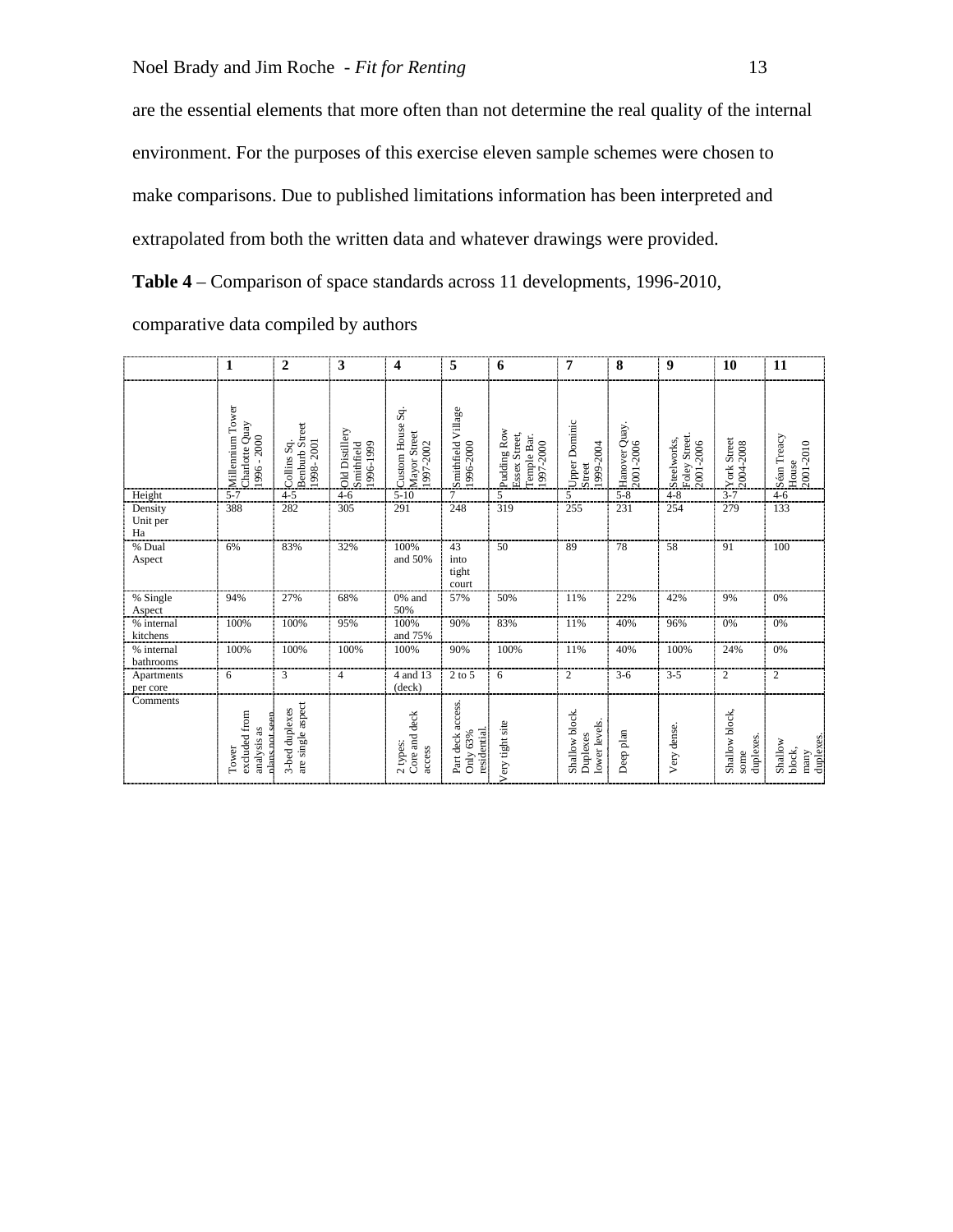The methodology employed could suggest a way of qualitatively assessing our housing stock. The apartment schemes are organised chronologically from 1996 to 2010. They have been chosen as representative of the type of schemes constructed during the specific period of the 'Celtic Tiger' years (1996–2010) with certain shared characteristics. In the main the schemes have city centre locations within the two canals that ring the inner city of Dublin. Some are located in the urban renewal area of the docklands, and they have broadly similar densities (greater than 230 units per hectare) with the exception of scheme 11 at 133 units per hectare. Dublin has lent itself to a particular urban form typology of dense blocks with shared courtyards maintaining street patterns of the Georgian or Victorian City. These are smaller in scale than many of the European city block models. In the Docklands considerably more flexibility in the street pattern is evidenced in the large pavilion blocks that dominate the waterfront, and similarly, designers were able to influence the final shape and form of the urban pattern. As is the pattern throughout most of Dublin the mix of tenure emphasises residential over commercial. In some the idea of mixed use does not appear at all. Instead there is mainly 80-100% residential usage except for schemes 5 and 7 which have only 63% and 75% residential use, respectively. Idiosyncratic schemes, tower schemes, bespoke projects or peculiar sites were omitted from this analysis in favour of the typical urban project.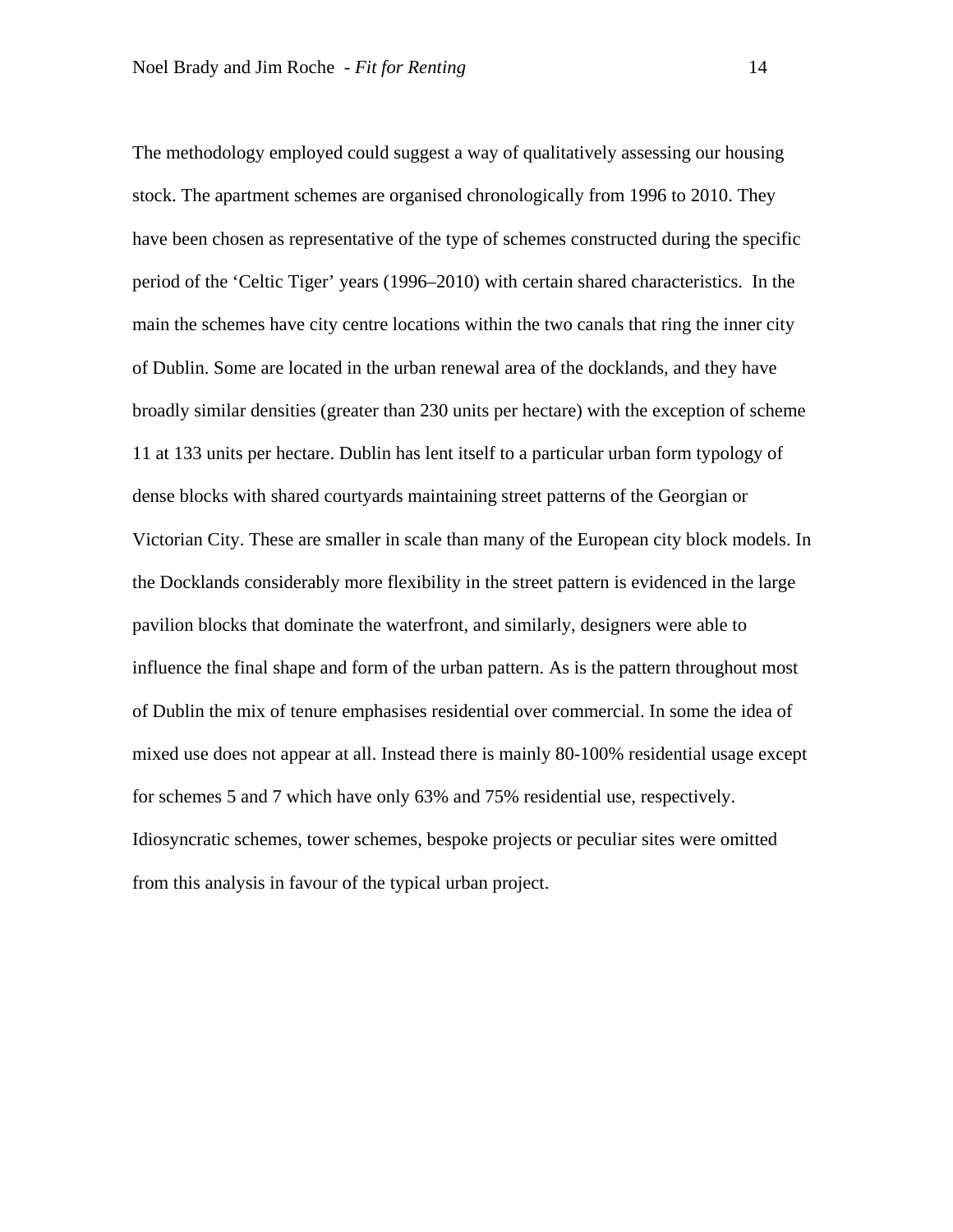## **Aspect**

A good-sized apartment (say compliant with Parker Morris space standards) does not in itself guarantee quality of internal environment, for example if it is single aspect and faces across a noisy road or onto a large scale overshadowing building. Likewise a dual aspect apartment, if it is long and thin in a deep floor plate like in many of the schemes under review, with kitchens and bathrooms confined to the centre of the plan with no windows for natural light and ventilation, affords an internal environment of dubious quality.

However not all dual aspect apartments are the same and some clever unit planning can afford the efficiency model of thin units while achieving the higher environmental qualities of the wider unit. Another concern is the reliance on natural ventilation systems for deep thin plates since even shallow wide plates and houses may not fulfil the regulations. A study of natural ventilation in 22 homes of different types in the UK *'showed that all five apartments, and 40% of the houses, failed to achieve their*  recommended background ventilation<sup>, 20</sup> according to the relevant code for the units at the time of their construction. A reasonable balance of single and dual aspect apartments, of varied widths and depths, including some duplex types can work well in a housing scheme and provide good standards generally if the single aspect apartments are confined to widefronted one-bedroom apartments of southerly aspect, their percentage of the overall accommodation is limited and good balconies and other amenities are provided as compensation. The recently published *Build to Rent: a best practice guide* (2014) published by the Urban Land Institute, even suggests that a certain number of smaller north-facing units may be acceptable in a scheme provided they get plenty of daylight and

<span id="page-16-0"></span> <sup>20</sup> Natural Ventilation: does it work? Passive house +, Issue 6 (Irish Edition) P.69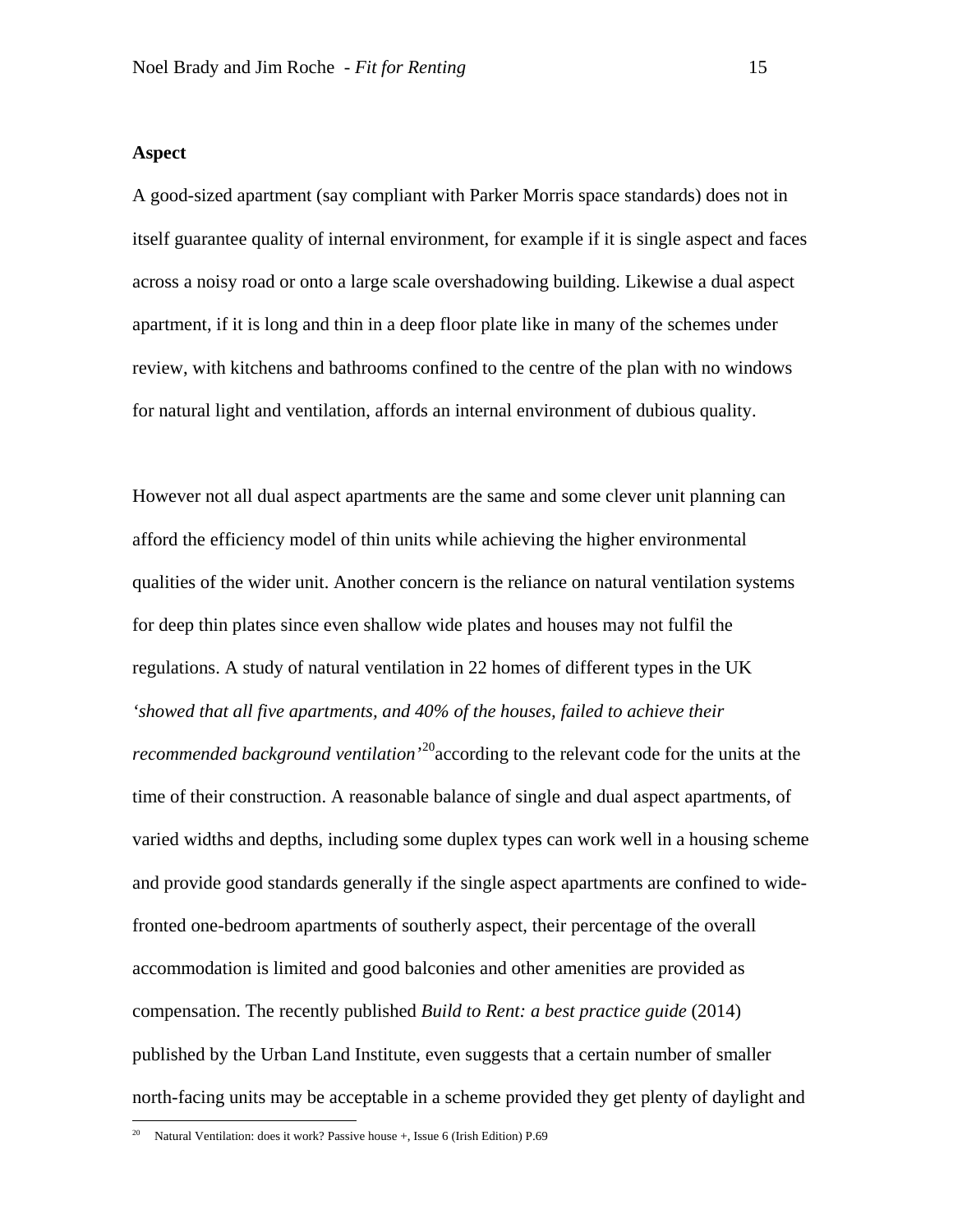are compensated with good views and access to a sunny communal terrace.<sup>[21](#page-17-0)</sup> Attitudes and application of standards regarding aspect seem to vary from country to country. Rigolon claims for example, that 'Italy is the only country where dwellings are required to have at least two exterior walls with openings' while other countries have a more liberal approach. [22](#page-17-1)

# **Kitchens and Bathrooms**

Kitchens and Bathrooms are the engines of the home that are probably the least understood and developed of current housing. The essential issue with kitchens and bathrooms in apartment design is that if they are not on external walls with potential for natural daylight and ventilation then they will always need artificial light and ventilation and will thus use more energy. On the face of it this has serious implications for the running costs of the home. However there appears to be little concern for lifecycle costs in housing production in Ireland. Organising these elements to the external façade is seen as problematic from the perspective of open space access as both require equipment and furniture that take up over 40% of the wall area. These are also considered low value areas of the home because of the minimal time spent in these spaces (except for joint dining kitchen rooms). The key issue is that internal artificially lit and ventilated spaces should be avoided as they tend to not be pleasant rooms to be in and is energy demanding. Access to daylight and windows to the street and nature are important elements in making an inhabitable city. It is interesting to note that, in Rigolon's study referenced earlier,

 <sup>21</sup> Urban Land Institute UK Residential Council, *Build to Rent: a best practice guide*. 2014, p. 42

<span id="page-17-1"></span><span id="page-17-0"></span><sup>22</sup> Rigolon, Alessandro, *European Housing Standards*, 2013, p. 48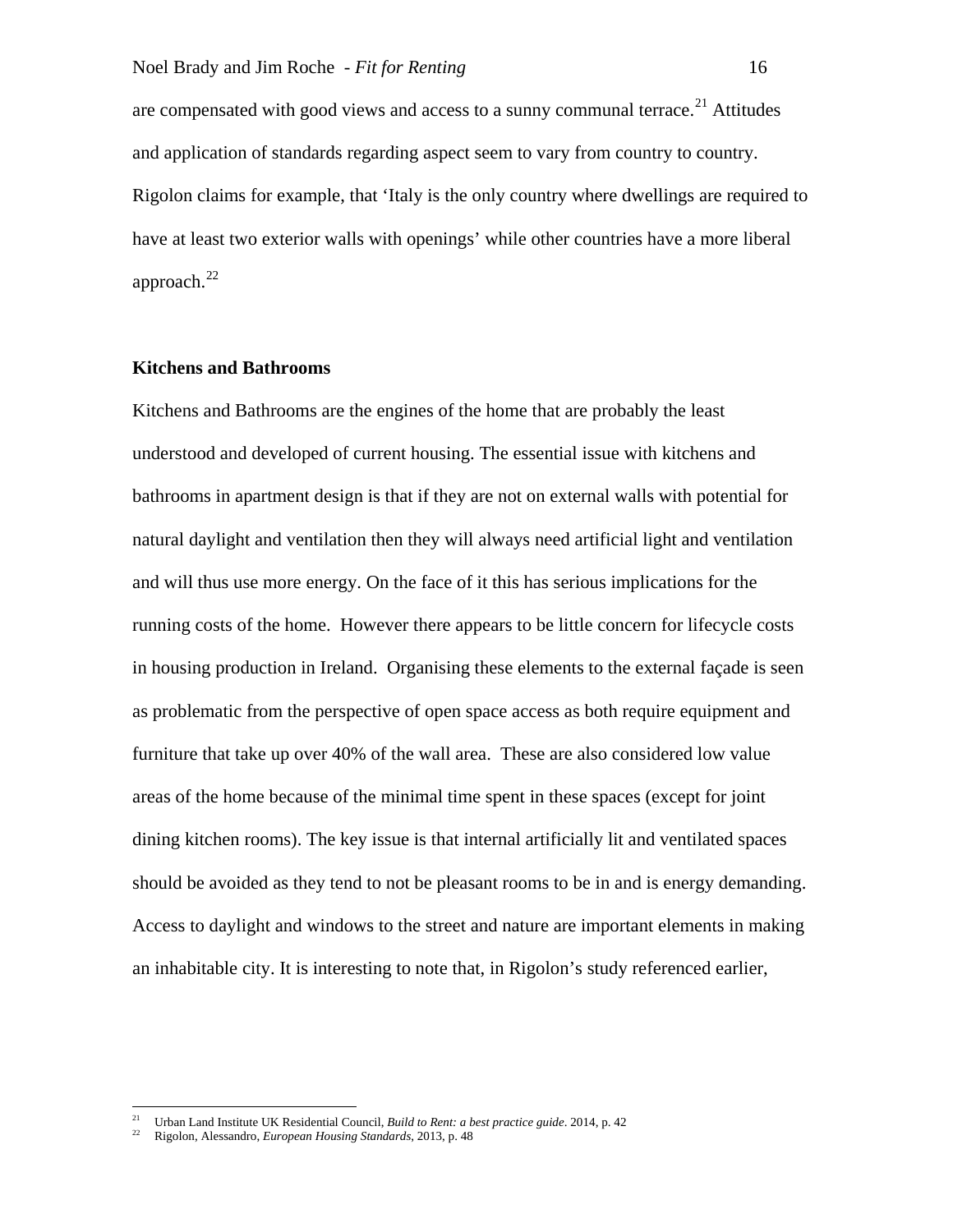'Italy is the only country in which it is generally mandatory to have natural lighting in at least one bathroom'. [23](#page-18-0)

## **Private Outdoor Space**

British housing architect David Levitt notes shockingly that, as recently as 2010, flats were still being built in Britain *'without any sort of outside space'* but that pressure was on to provide *'some kind of private open space that is accessed directly from the flat, space that receives sunlight for some part of the day and is large enough for all members of the household to sit out and take a meal together' [24](#page-18-1)*. He identifies required areas of at least 4 sq. metres for a couple and an extra 1 sq metre for each additional person, giving 6 sq. metres for a couple with two children. If Levitt's definition of an apartment balcony were to be applied strictly to all future apartment design in Ireland, especially the condition regarding sunlight, it would change entirely the quality of our inner city apartments and indeed that of the public realm. Interestingly this is contrary to the view expressed by the Urban Land Institute when it ponders '*whether stand-alone balcony provision is warranted on smaller dwellings for rental tenure'*, further noting that: '*Many balconies provided in for-sale developments have questionable functionality and perceived value when considered against the cost of provision. An aggregated approach to communal space would appear much more cost effective and also drive more perceived value from*  residents choosing to rent, if the right amenity offer is provided.<sup>[25](#page-18-2)</sup> All very fine, but it is clear that cost, and not amenity for the dwellers, is the primary consideration here.

 <sup>23</sup> Rigolon, Alessandro, *European Housing Standards*, 2013, p. 50

<span id="page-18-2"></span><span id="page-18-1"></span><span id="page-18-0"></span><sup>24</sup> Levitt , D. (2010) *The Housing Design Handbook – A Guide to Good Practice* Routledge, p.98

<sup>25</sup> Urban Land Institute UK Residential Council, *Build to Rent: a best practice guide*. 2014, p. 51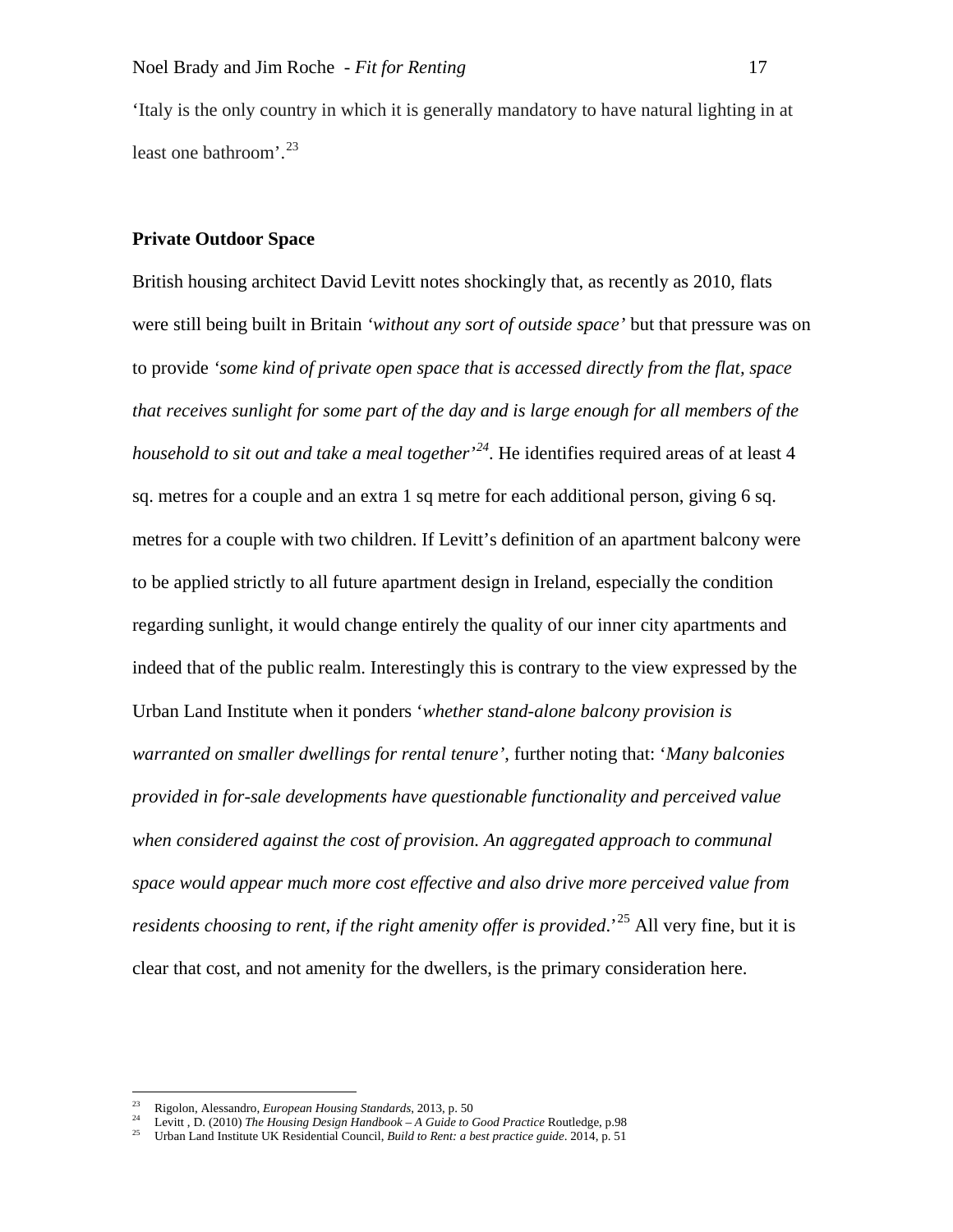As for internal space standards, it has been difficult to analyse the extent of private open space provided in the schemes noted as the table for each scheme in the RIAI books only notes the total external open space, which is often communal, although some schemes give the total private balcony space. In the main the development plans and even the national guidelines from the DOE have in the past provided significant leeway in the interpretation of the codes. This is changing, as can be seen by more recent Development Plans and guidelines from Dublin City Council and the DOE respectively, as outlined in the table below. Ironically as these are being rolled out, there are increased demands on housing design to address dramatic demographic and lifestyle changes.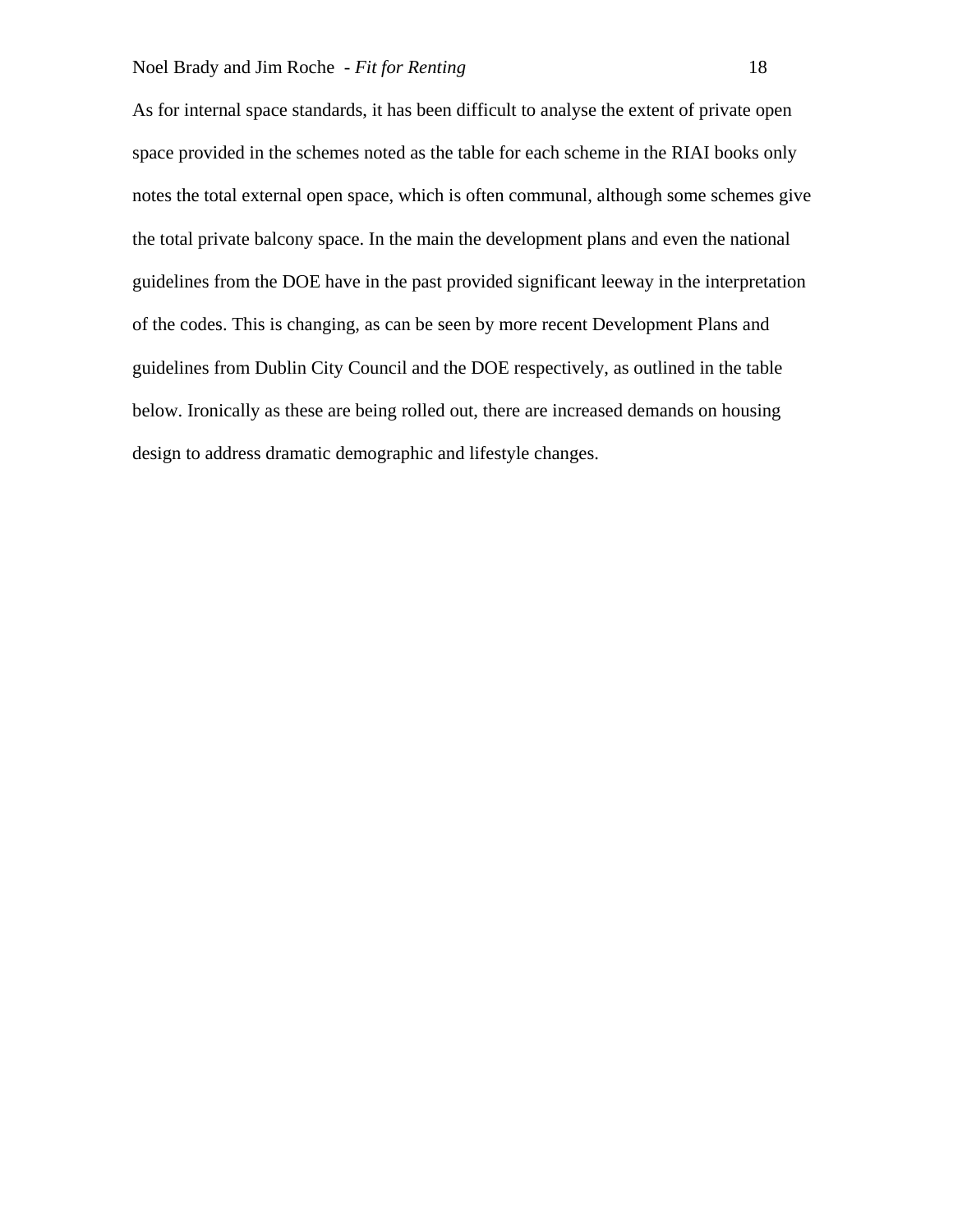| Year | <b>Source</b>                                                                                                                                    | Private Open space                                                                                                                                                                                                                                                                 | <b>Private Open Space</b>                                                                                                                                        | <b>Public Open Space</b>                    |
|------|--------------------------------------------------------------------------------------------------------------------------------------------------|------------------------------------------------------------------------------------------------------------------------------------------------------------------------------------------------------------------------------------------------------------------------------------|------------------------------------------------------------------------------------------------------------------------------------------------------------------|---------------------------------------------|
|      |                                                                                                                                                  | (Balcony)                                                                                                                                                                                                                                                                          | (in development)                                                                                                                                                 | (in development)                            |
|      |                                                                                                                                                  |                                                                                                                                                                                                                                                                                    |                                                                                                                                                                  |                                             |
| 1987 | <b>Development Plan</b><br><b>Dublin City</b><br>Council                                                                                         | No requirement                                                                                                                                                                                                                                                                     | 15 sqm per bed space                                                                                                                                             | 10% of total site area                      |
| 1991 | <b>Development Plan</b><br><b>Dublin City</b><br>Council                                                                                         | No performance<br>dimension given                                                                                                                                                                                                                                                  | 15 sqm per bed space<br>Where impossible due to<br>density a balcony of<br>suitable orientation and size<br>is to be provided.                                   | 10% of total site area<br>(may be required) |
| 1995 | Department of<br><b>Environment 1995</b><br>Guidelines on<br>residential<br>development in<br>urban renewal<br>designated tax<br>incentive areas | No performance<br>dimension given                                                                                                                                                                                                                                                  | No performance dimension<br>given                                                                                                                                | No performance dimension<br>given           |
| 1999 | <b>Development Plan</b><br><b>Dublin City</b><br>Council <sup>26</sup>                                                                           | Private open space can include courty and space and private open space can include courty and gardens and<br>usable balconies<br>$5$ sqm per bed space – inner city<br>$8 - 10$ sqm per bed space – adjoining canal ring (including<br>docklands)<br>$12 - 15$ sqm – outer suburbs | 10% of total site area                                                                                                                                           |                                             |
| 2005 | <b>Development Plan</b><br><b>Dublin City</b><br>Council                                                                                         | Private open space can include courtyards, roof gardens and<br>usable balconies<br>$5 - 8$ sqm per bed space<br>(inner city)<br>$12 - 15$ sqm<br>(suburbs)                                                                                                                         | 10% of total site area                                                                                                                                           |                                             |
| 2007 | Department of<br>Environment,<br><b>Community and</b><br><b>Local Government</b><br><b>Sustainable Urban</b><br><b>Housing</b>                   | Minimum depth of 1.5 metres<br>1 Bed Apt $-5.0$ sqm<br>2 Bed Apt - 7.0 sqm<br>$3$ Bed Apt $-9.0$ sqm                                                                                                                                                                               | Children & Teenagers<br>$<$ 25 units<br>as part of open space of<br>individual units<br>25 - 150 units<br>$85 - 100$ sqm<br>$>150$ units<br>200-400 sqm          |                                             |
| 2011 | <b>Development Plan</b><br><b>Dublin City</b><br>Council                                                                                         | Minimum depth of 2<br>metres<br>1 Bed Apt $-6.0$ sqm<br>2 Bed Apt - 8.0 sqm<br>$3$ Bed Apt $-10.0$ sqm                                                                                                                                                                             | Private open space can<br>include courtyards, roof<br>gardens and usable<br>balconies<br>$5 - 8$ sqm per bed space<br>(inner city)<br>$12 - 15$ sqm<br>(suburbs) | $100.0$ sqm                                 |

**Table 5** – Comparative data compiled by authors

<span id="page-20-0"></span><sup>&</sup>lt;sup>26</sup> Standards appropriated from the DOE 1995 Guidelines on residential development in urban renewal designated tax incentive areas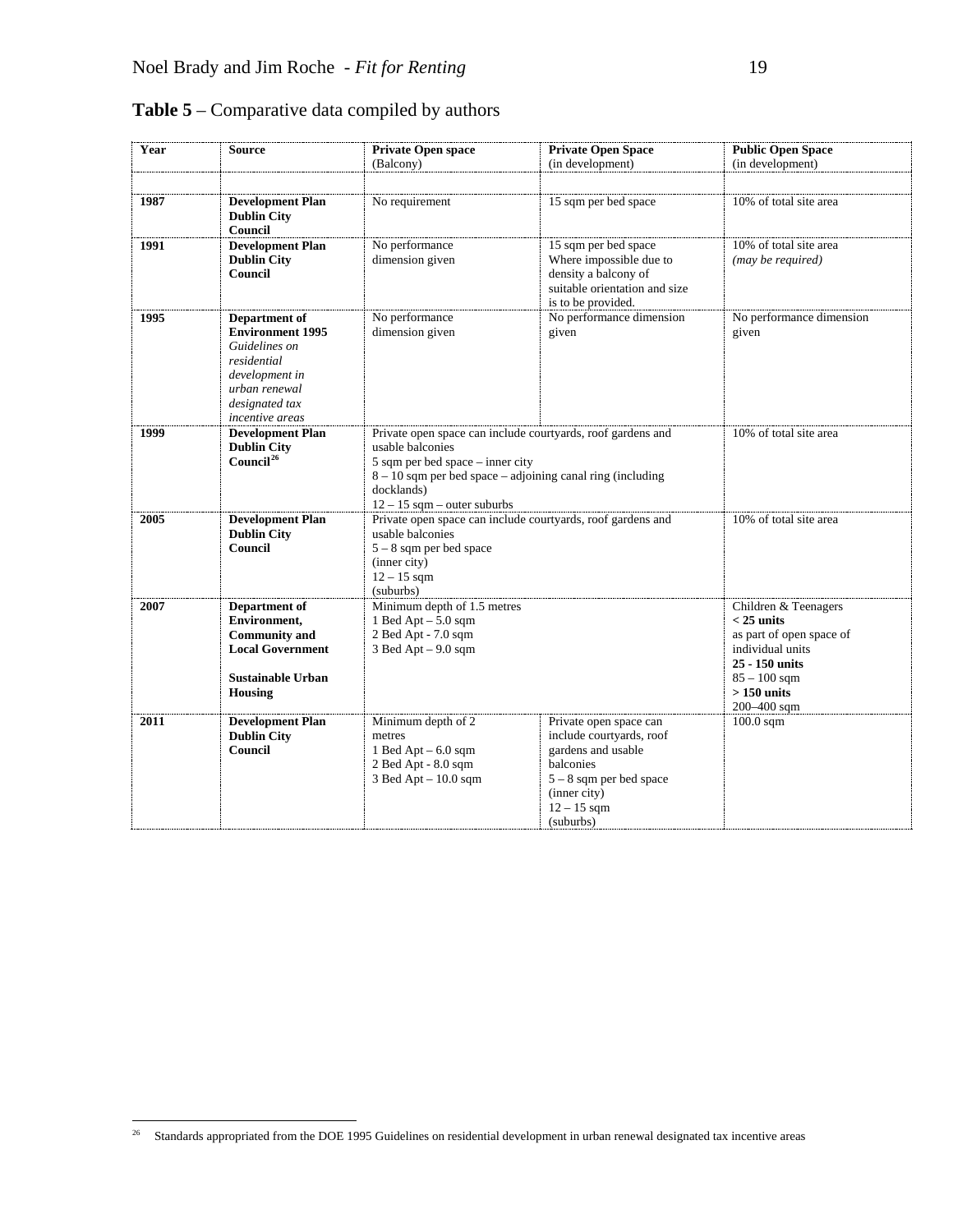## **Storage**

It took until the presentation of the DOE guidelines in 1995 to begin to address the issue of storage in homes, which is an especially problematic issue for units designed for renting either in the social or private marketplace. As tenants become more mobile following new work patterns or continued learning opportunities the adaptability of their homes to changes in lifestyle necessitate storage. Any long-term flexibility in living arrangements must be planned in from the start. The design of storage is critical: it must be usable, flexible and spacious, all qualities that are often in short supply.

|            | Table 6 – Space requirements for apartments in Dublin, comparative data compiled |  |  |
|------------|----------------------------------------------------------------------------------|--|--|
| by authors |                                                                                  |  |  |

| Year | Source                                                                                                                   | <b>Storage</b><br>1 Bed Apt. | <b>Storage</b><br>2 Bed Apt. | <b>Storage</b><br>3 Bed Apt. |
|------|--------------------------------------------------------------------------------------------------------------------------|------------------------------|------------------------------|------------------------------|
| 1987 | <b>Development Plan</b><br><b>Dublin City Council</b>                                                                    | No stated<br>requirement     | No stated<br>requirement     | No stated<br>requirement     |
| 1991 | <b>Development Plan</b><br><b>Dublin City Council</b>                                                                    | No stated<br>requirement     | No stated<br>requirement     | No stated<br>requirement     |
| 1995 | <b>DOE 1995</b><br>Guidelines on residential<br>development in urban<br>renewal designated tax<br><i>incentive areas</i> | $1.5 \text{ sqm}$            | $2.5 \text{ sqm}$            | $3.5 \text{ sqm}$            |
| 1999 | <b>Development Plan</b><br>Dublin City Council <sup>27</sup>                                                             | $1.5 \text{ sqm}$            | $2.5 \text{ sqm}$            | $3.5 \text{ sqm}$            |
| 2005 | <b>Development Plan</b><br><b>Dublin City Council</b>                                                                    | $2.0 \text{ sqm}$            | $3.0 \text{ sqm}$            | $4.0 \text{ sqm}$            |
| 2007 | <b>DOE</b><br>Sustainable Urban<br>Housing                                                                               | $3.0 \text{ sqm}$            | $6.0 \text{ sqm}$            | $9.0 \text{ sqm}$            |
| 2011 | <b>Development Plan</b><br><b>Dublin City Council</b>                                                                    | $3.0 \text{ sqm}$            | $6.0 \text{ sqm}$            | $9.0 \text{ sqm}$            |

<span id="page-21-0"></span><sup>&</sup>lt;sup>27</sup> Standards appropriated from the DOE 1995 Guidelines on residential development in urban renewal designated tax incentive areas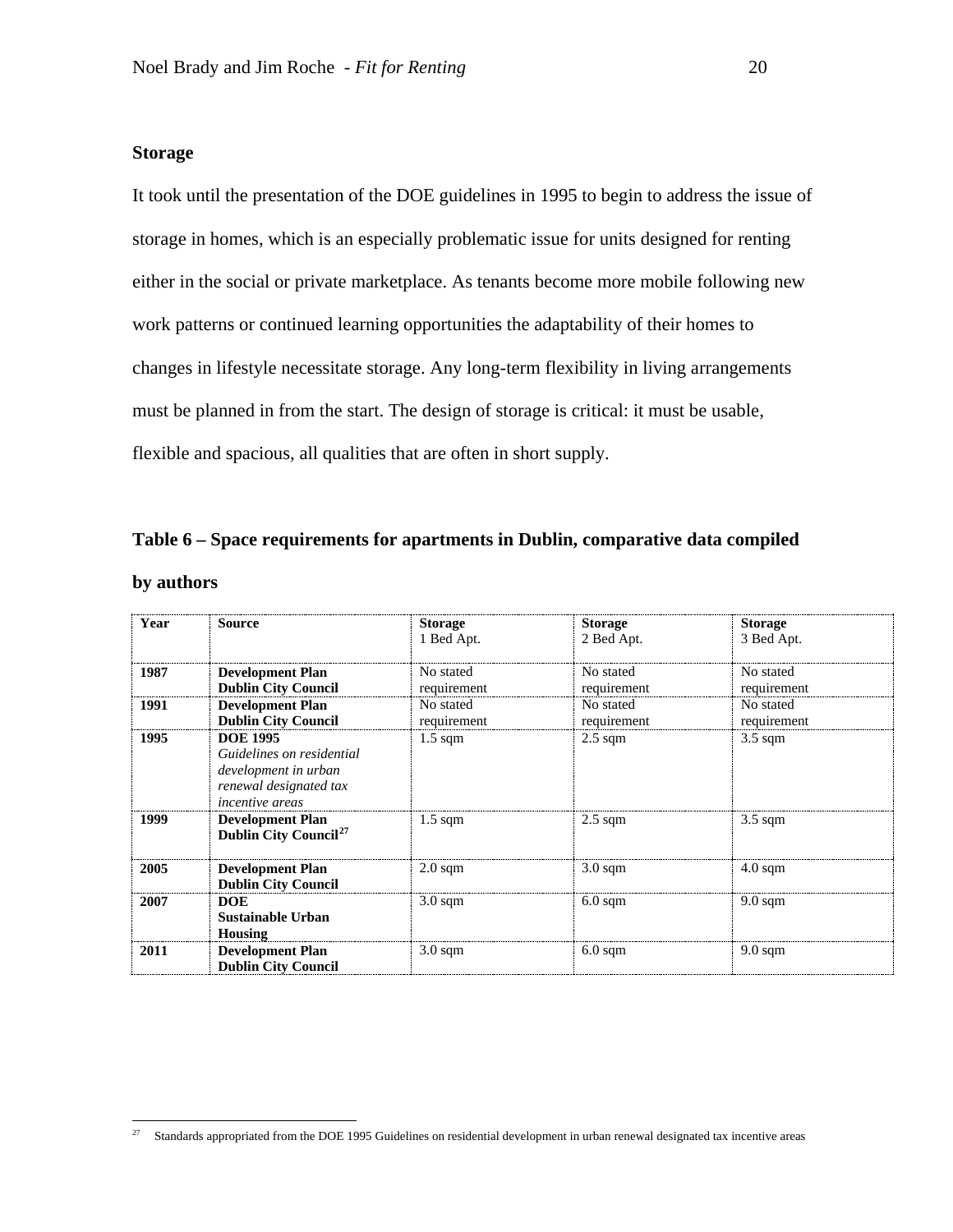## **Observations**

From the data in Table 4, above, there are a number of key observations that may provide a signpost for future developments. Densities have increased significantly since the 1980's when it was almost impossible to encourage the sort of urban renewal that we take now as commonplace not just in our cities, but in many towns across the country. In the dataset the densities in the earlier schemes is generally higher with the average for schemes 1-6 being 305 units per hectare and schemes 7-11 being 230. In scheme 1 this is because of the addition of a tower element. In scheme 4, the combined core and deck access contributes to the high density while the high number of apartments per circulation core is also a significant factor.

A similar shift can be seen from the perspective of aspect with the first six schemes (completed before 2002) having 58% single aspect units. The average for schemes 7 to 11 is only 17%. Three of the five latter schemes are public (social) housing and have an average as low as 7% single aspect units. This split between private and public housing is marked by a very significant statistic: internal kitchens and bathrooms are present in almost 100% of the private housing schemes whereas it is almost 0% across the public schemes. The main impact on the building form and execution is that dual aspect units without internal kitchen and bathrooms have greater numbers of cores which have significant cost implications which is, perhaps, another reason why the private sector avoids these investments. It is remarkable, however, that density is not predicated on layouts; schemes with high proportions of single aspect apartments and internal kitchens and bathrooms often have similar densities to dual aspect schemes. The key issue here would certainly point to cost.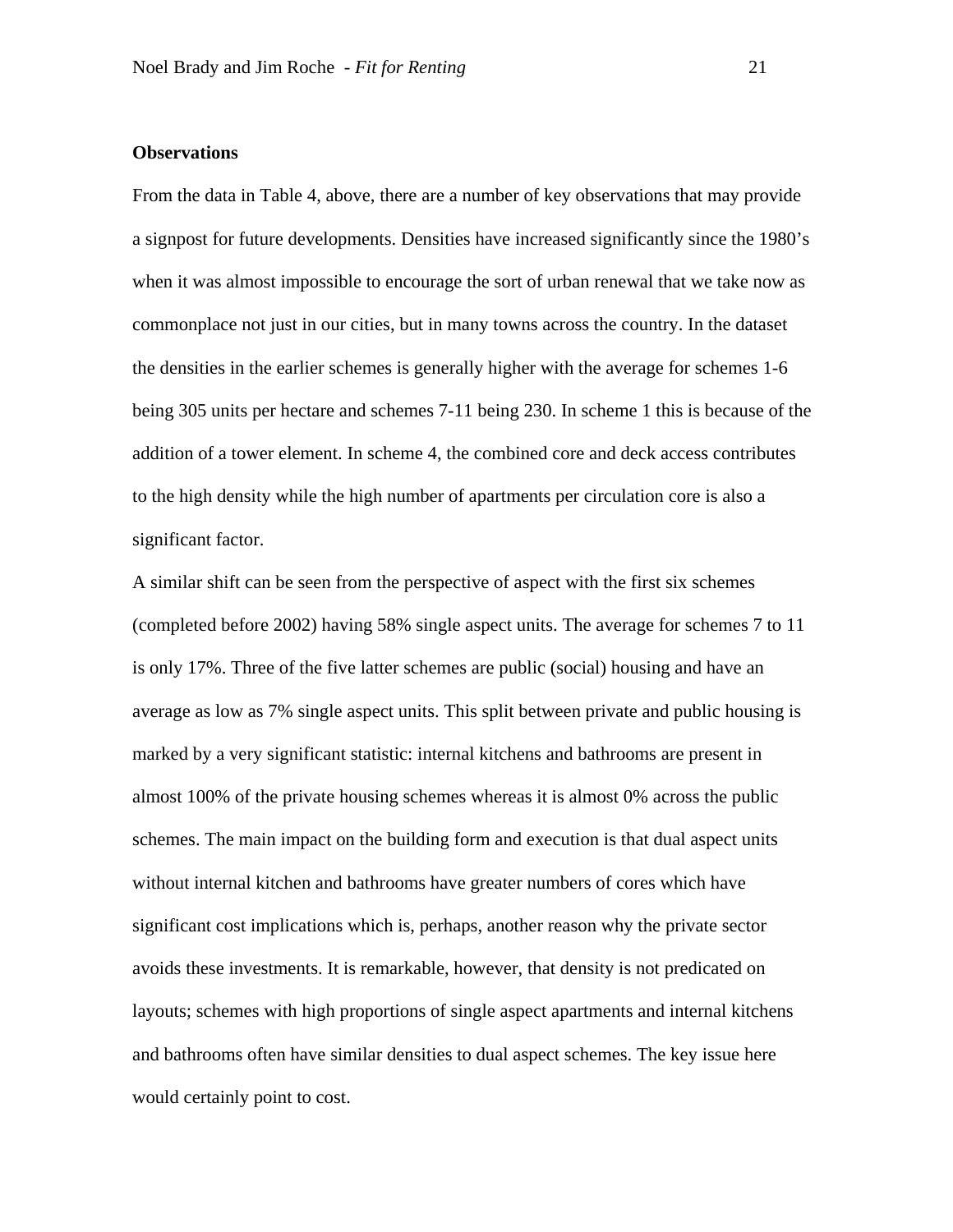As the years passed it is obvious that changes to the performance codes began to have an impact. The provision of private open space becomes more commonplace and is particularly good in schemes 8 and 10. In the docklands alone the character of the housing has moved from being internalised with punched windows in brick and rendered facades to almost continuous ribbons of balconies which on sunny days are bedecked with residents enjoying some of the best waterfront environments in these islands.

Storage too improves with time but we can see that there are still improvements to be made. It is likely that in the coming years we may have to revisit some of the earlier apartment schemes built between 1980 and 2000 in order to reconfigure them to meet the new liveable city we are beginning to see. However this is a much bigger question for local authorities and government.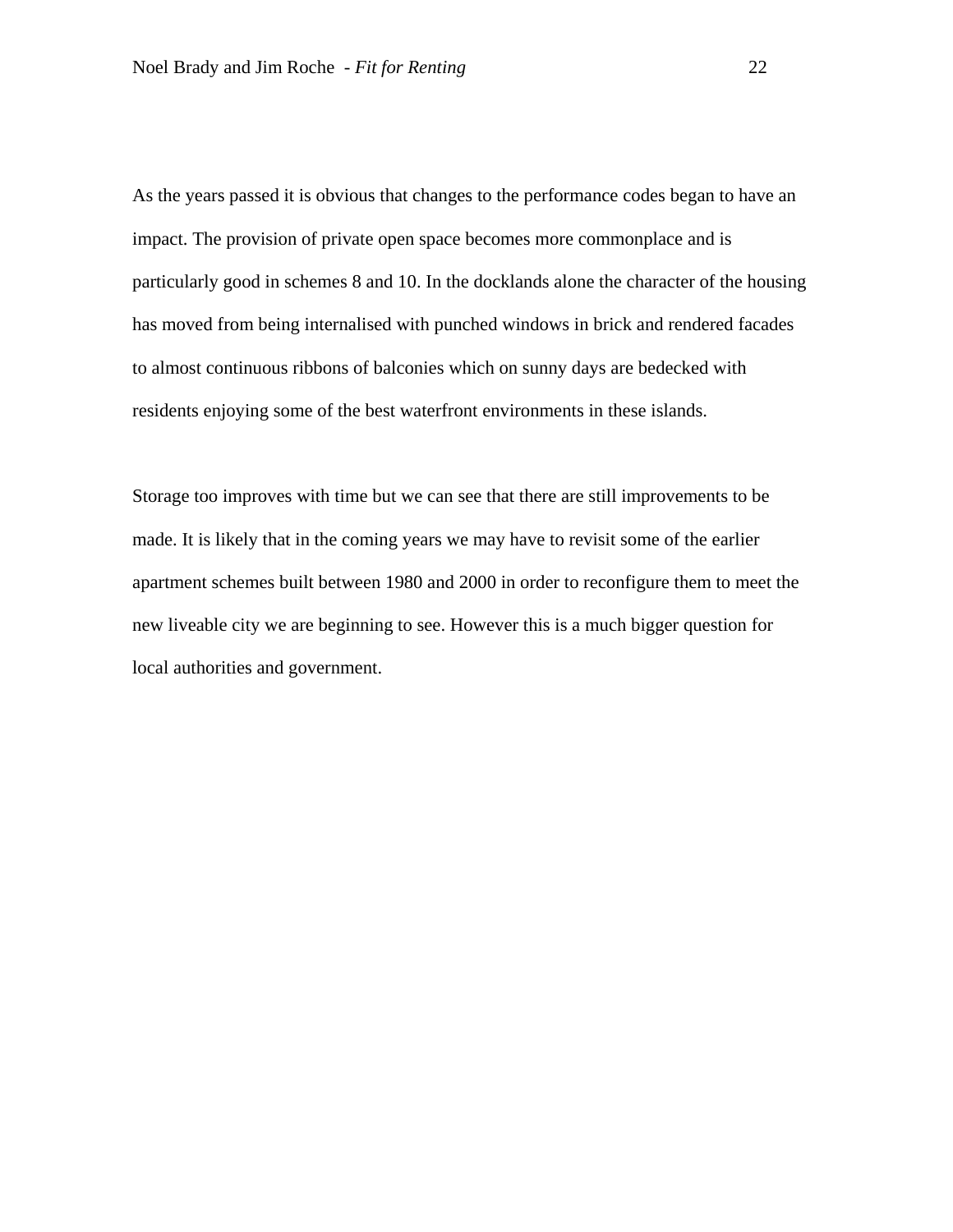## **The way forward**

In this search for a qualitative and quantitative set of standards our survey has shown that for all intents and purposes the work of the last 50 years has concentrated on the '*Existenzminimum'*. In more recent years it has been accepted that to build the city of the future, we must direct our work towards achieving quality standards and flexibility in our housing stock. We must also recognise that the experience of good quality dwelling is defined by a myriad of issues such as aspect, outdoor private space, adequate storage, quality construction, sensible urban design, a rich social mix, a workable long-term maintenance programme and neighbourhood amenities. To promote this necessary debate we propose that:

- Housing design, standards and implementation should be properly regulated;
- Space standards should be set within a legal framework (not guidelines) at state level based on context;
- Specific performance drawings should confirm compliance;
- There should be no difference in (minimum) standards for social, affordable and private housing;
- Social, affordable and private housing should be integrated and no differences between them be identifiable;
- The majority of dwellings should have dual aspect while allowing a small percentage to be single aspect as long as they are southerly or westerly in orientation with wide frontages;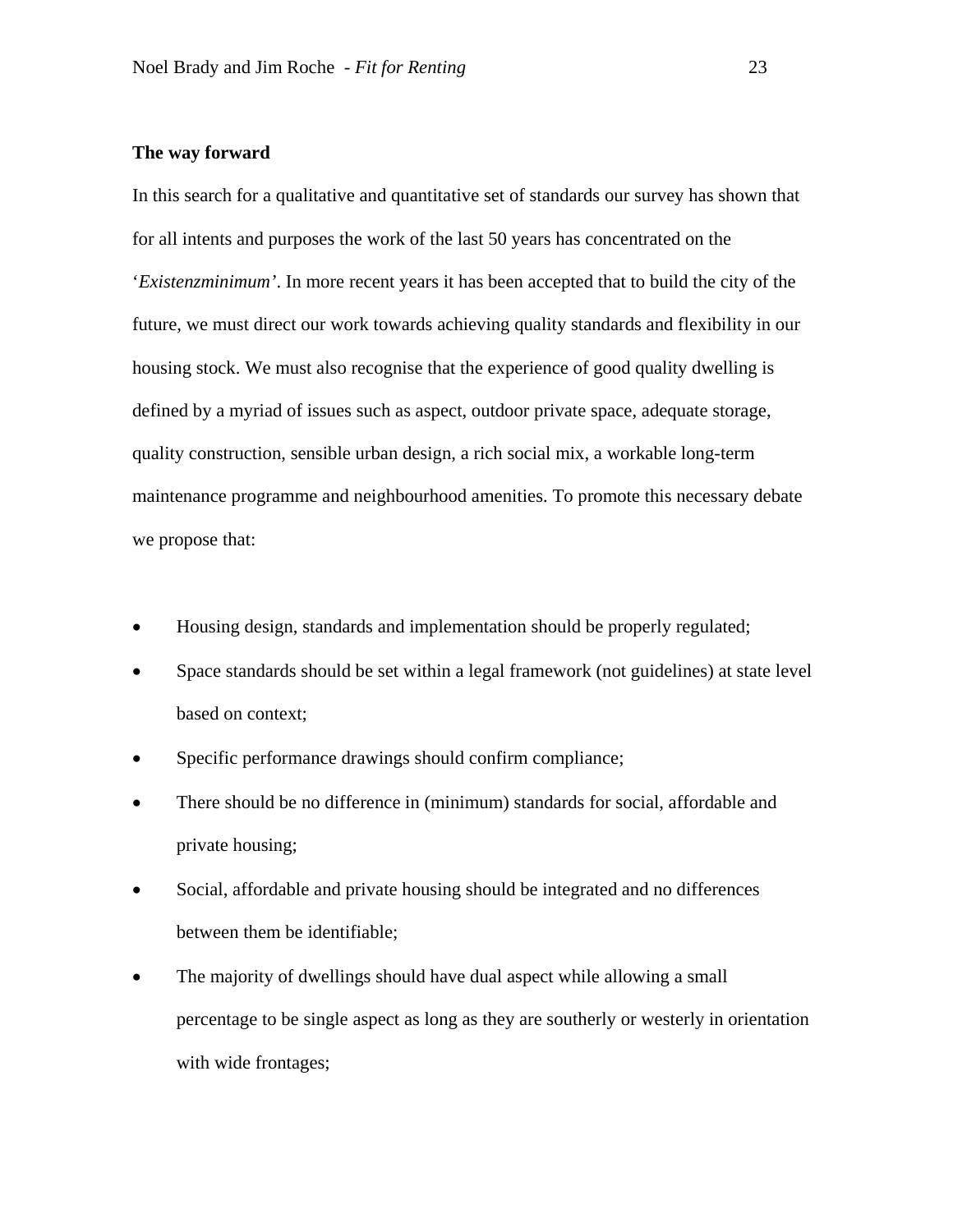- Storage should recognise the lives that people live and be designed to be as functional, flexible, varied and generous as other spaces in the home;
- Designs should accommodate and allow for changes in family size and structure;
- Balconies should be designed to accommodate life, in other words they should be able to take a table and two or four chairs comfortably and be located so as not to be constantly in shade. In the main balconies should be planned to be in direct sunlight for a minimum of two hours each day and be accessible from the living spaces;
- Bathrooms and kitchens should have direct access to natural ventilation and daylighting;
- The social mix of each housing scheme should include a small percentage of starter homes for lower paid and key workers.<sup>[18](#page-25-0)</sup> The integration of a small percentage of smaller units in large mixed-use schemes will assure they are not ghettoised; and
- Lifetime Homes Standards and the issue of flexibility to allow future adaptability must be enshrined in guidelines and standards and properly regulated.

<span id="page-25-0"></span><sup>&</sup>lt;sup>18</sup> Camden Council have completed a number of schemes for key workers for example the recently converted Arlington House, a mixeduse scheme that includes accommodation for homeless people, an arts centre and 35 studio flats for letting at a reduced market rent of £144.08 per week. In 2003, Wells Coate's iconic Isokon Building in Hampstead, London (1933) was refurbished for Notting Hill Housing Association and is now primarily occupied by key workers under a co-ownership scheme.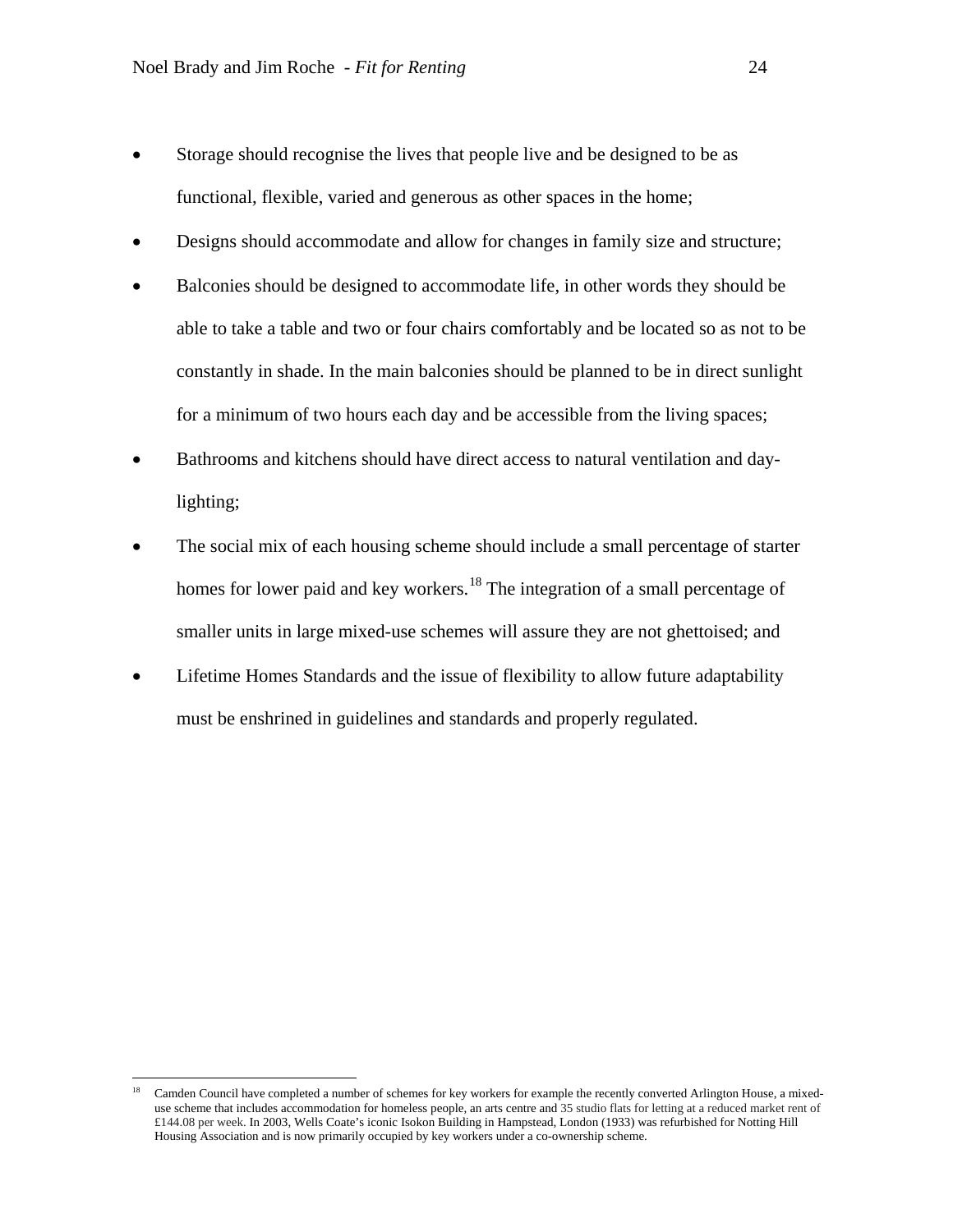#### **Concluding reflections on sustainability**

We have seen that though the codes are broadly similar in operation across the various housing schemes the outcomes are not and, by careful code design, real improvements can be enacted at this important scale of the city. There is much consideration given today to the necessity of carbon reduction and energy conservation. In addition we are encouraged to include energy generation systems as part of housing schemes (solar water and PV for instance). These are all worthwhile ambitions. However, the inclusion of family-friendly, mixed-use, and flexible liveable housing in highly serviced urban environments will likely provide more energy savings and better carbon reduction than the retrofitting of all of suburbia. The lesson that we must learn is that a little generosity in design codes at the beginning will allow for flexible, long term and sustainable solutions to the problems of living in the  $21<sup>st</sup>$  century thus contributing to a more inclusive and sensible sustainable goal. This generosity is of greater importance as the demographic shift in Ireland is towards smaller, flexible family units with dwellers opting for renting rather than ownership. Flexibility was in the past tectonically investigated, giving rise to concepts like modular housing and prefabrication. However, flexibility today will involve less programming, more careful design and more choices. Design flexibility to allow future user adaptability must be addressed if we are to avoid what Till and Schneider call 'designing for obsolescence'. [19](#page-26-0) A shell-and-core approach to housing provision may be the future greatly contributing to cheaper (less wasteful) infrastructure provision where internal layouts, finishes and furnishings will be the responsibility of the renter.

<span id="page-26-0"></span> <sup>19</sup> Schneider T., & Till, J. (2007) *Flexible Housing* Architectural Press. Interestingly, the ULI challenges the need for flexibility in the build-to-rent sector noting that "residents can move to alternative dwellings within the same development to meet their changing needs and still live in the same community." (ULI, p.53)